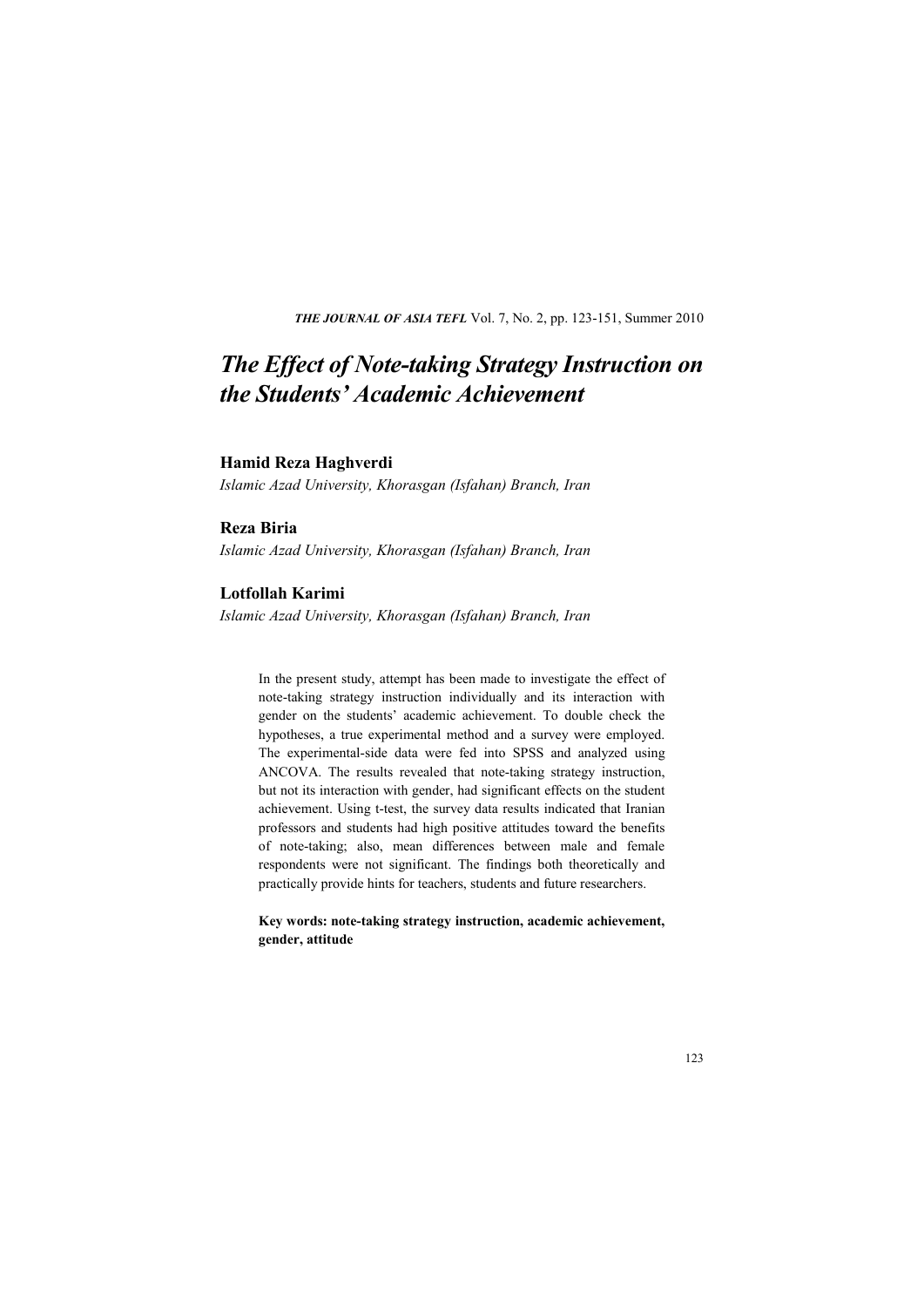## **INTRODUCTION**

Every job in the world needs its own specific tools. In the tool box of students, teachers and researchers the most important tool may appear to be *note-taking*. By definition taking notes implies comprehending either a written document or a lecture and recording information by writing it down (Kellogg, Olive & Piolat, 2005). It has also been defined by Larsen-Freeman and Long (1991: 202) as "writing down the main ideas, important points, outline or summary of information presented orally or in writing". In the present study, attempt has been made to investigate the theoretical and practical aspects of note-taking instruction as well as its relationship with gender. The problem is that in Iranian educational system, from primary school to university, note-taking strategies are not taught to the students formally. The students take notes based on their own taste and/or some teachers' informal guidance. That is why undergraduate students are not wellexperienced in using note-taking strategies and the notes they produce are poor (omission of main points, word-for-word transcript, lack of abbreviation etc.). Thus, to compensate for such a defect interventions such as teaching note-taking strategies to the students to employ an effective note-taking procedure seems to be contributive. To the end, in the present study attempt is made to see whether we can enhance the students' academic achievement through the instruction of note-taking strategies, and simultaneously we want to know what effect the students' gender may incur. Since note-taking strategies have their root in cognitive and metacognitive theories, it is important to investigate the extent of the effect of instructing the note-taking strategies on the students' academic achievement.

### **REVIEW OF LITERATURE**

Beecher (1988) reports that research on note-taking has generated debates since Crawford (1925) began his studies in the 1920s. Initially debates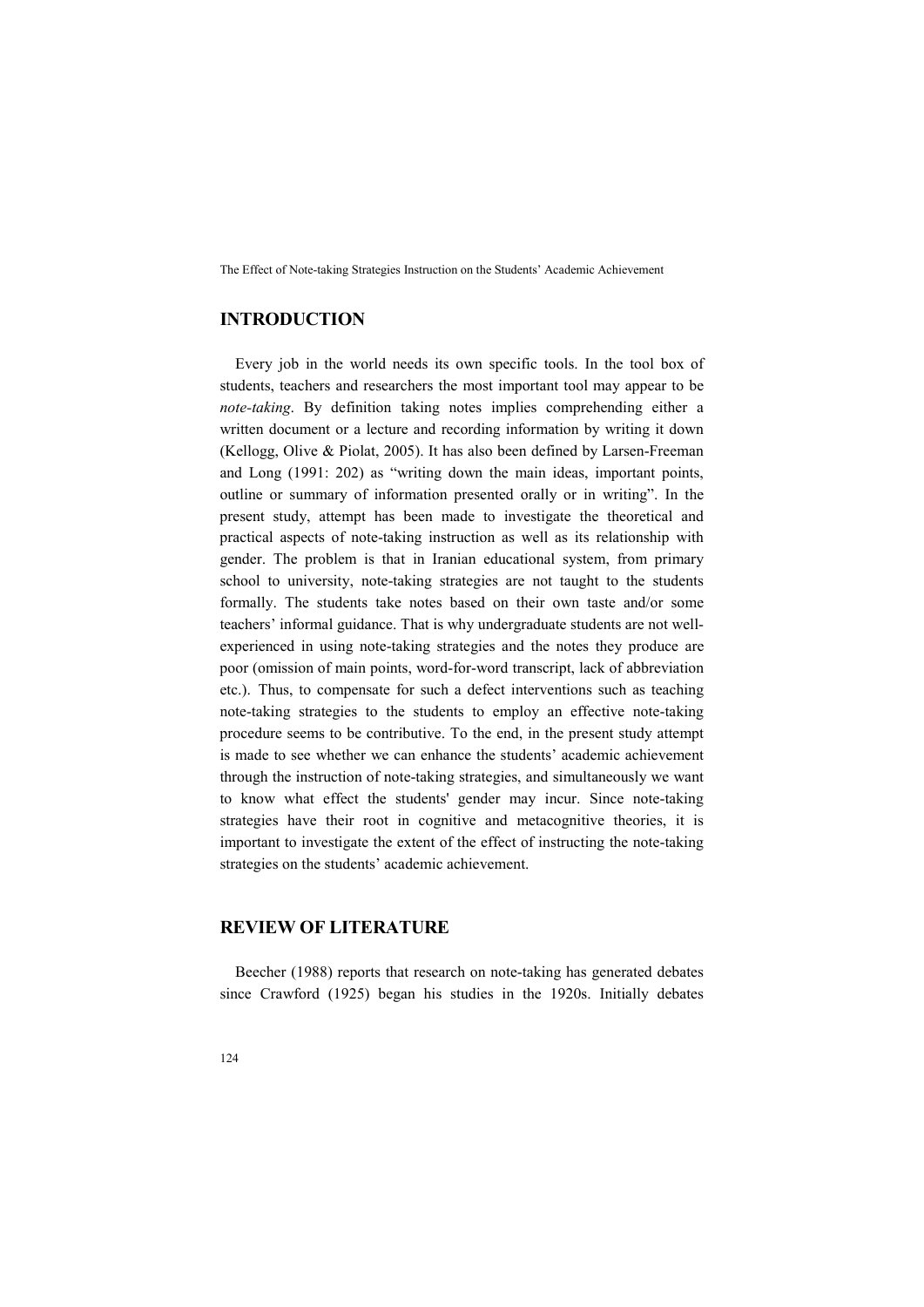centered on whether note-taking resulted in improved student performance on tests. Over the years, researchers have tried to verify that note-taking helps students "encode" the information involved and that notes are valuable resources.

Beecher (1988) claimed that findings on whether note-taking promotes encoding have been mixed. Previous studies also support the claim. Hult and colleagues (1984), for example, found that note-taking does involve semantic encoding; but Henk and Stahl (1985) found that the process of note-taking in itself does little to enhance recall. They found, however, that reviewing notes clearly results in superior recall. However, their conclusions were dramatically different from those of Barnett, Di Vesta, and Rogozinski (1981), who found "strong support" for the encoding function of note-taking but not for the value of using notes to review material. Some experimental studies (Boyle & Weishaar, 2001; Bretzing, Kulhavy & Caterino, 1987; Meyer, 2002; Peck & Hannafin, 1983) on student achievement have been inconclusive regarding the benefits of note-taking training. However, these studies have had serious methodological weaknesses and have not consistently involved meaningful training sessions that incorporate practice and evaluation of the note-taking skills. For example, Boyle & Weishaar (2001) did not counterbalance the training and test videos. Counterbalancing the training and treatment variables might have reduced any treatment effects from practice. A study by Bretzing and colleagues (1987) involved 15-minute training sessions before the test and provided only general note-taking tips. Meyer's (2002) study was also inadequate concerning the number of strategies taught and the length of time. The students took notes using only Cornell system for four days in a nine-day period, including the day they were taught the Cornell method. Peck and Hannafin's (1983) study involved a brief videotaped session on note-taking and accompanying worksheet as the training. They did not train the students using specific note-taking strategies rather the instruction consisted of general tools such as videotape to show the importance of note-taking.

Studies concerning note-taking may be categorized based on the nature of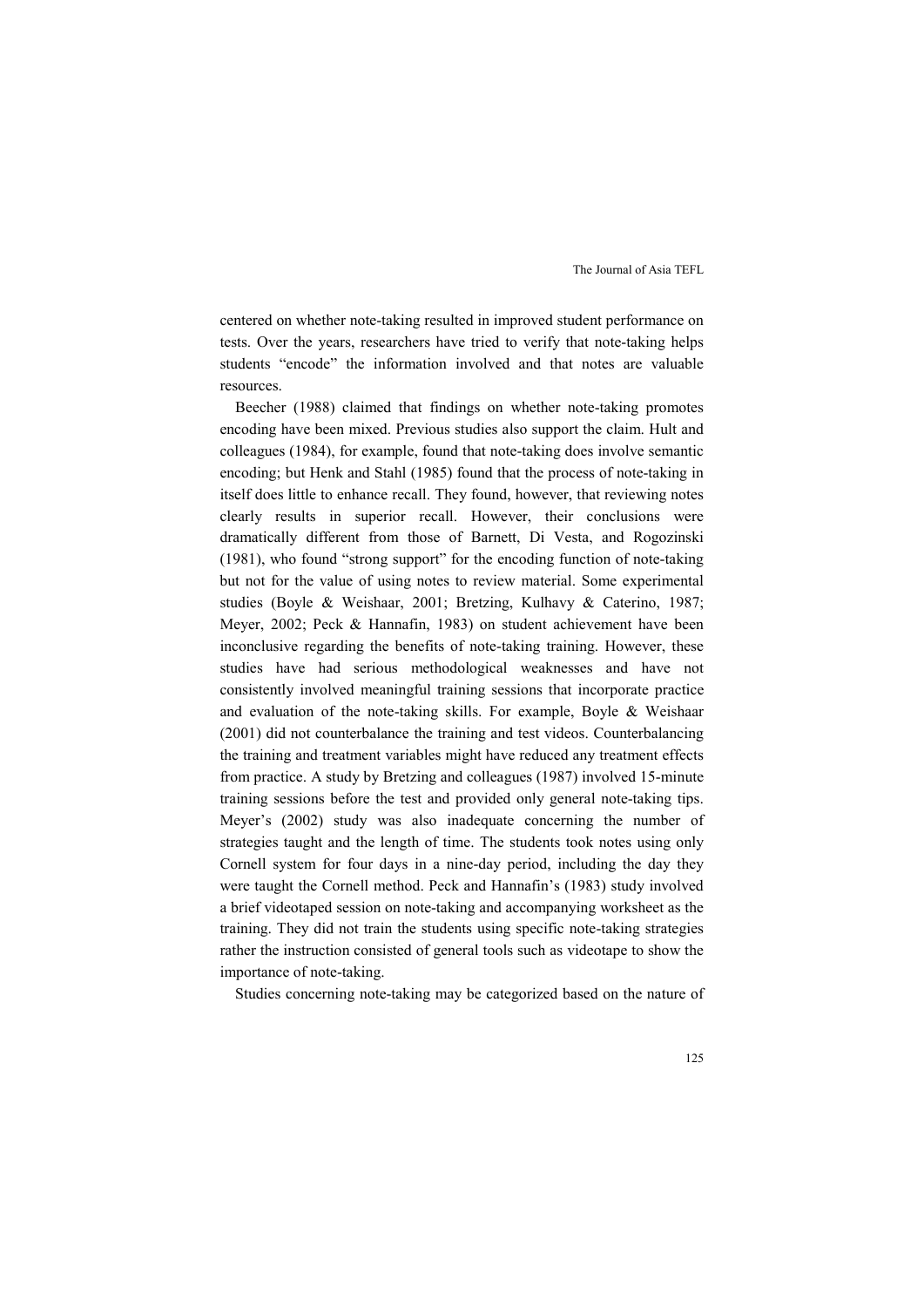their results although this demarcation is elusive and the results obtained by some studies may overlap and/or blur those obtained by still others. *Theoretically*, there is a strong relationship between note-taking and cognition and/or metacognition. On the cognitive side, note-taking implies comprehension and production. Making mnemonic and non-mnemonic notations by pupils is another evidence for the relationship between cognition and note-taking. Metacognition, on the other hand, helps learners become active participants in the learning process. Metacognitive strategies are techniques which make use of knowledge about cognitive processes and constitute an attempt to regulate language learning by means of planning, monitoring, and evaluating. They have an executive function. Examples are "Directed attention" and "self-management". Metacognitive strategies are sequential processes which control cognitive activities and ensure that a cognitive goal is achieved (Bialystock & Codd, 1996; Ellis, 1994; Eskritt & Lee, 2002; Eskritt & Mcleod, 2008; Kiewra, 1988; Piolat, Oliver & Kellog, 2005; Stefanou, Hoffman & Vielee, 2008; Wang et al., 2009 & White, 1996).

Also, Castello and Monereo (2005) refer to different *eras* when the topic, note-taking, has been dealt with. A dominant approach in the sixties and seventies focused on the effects of note-taking and note-writing on some cognitive variables, such as attention, memory, comprehension, and so on. In the eighties and nineties, interest was focused on the relationship between quality of notes and significance of learning. More specifically, these studies analyzed whether the use of different note-taking procedures improved the learning of some information. More recently, the interest of research has shifted to what really happens in the classrooms when teachers aim at prompting certain note-taking forms.

There are researchers who consider note-taking as a *strategy* or *tool*. Lee and colleagues (2008) have taken note-taking into account as effective strategies to improve students' learning. Many students believe in the positive effect of note-taking process itself on the learning performance (Kobayashi, 2005). According to Van Meter, Yokoi, and Pressley (1994), college students shared beliefs that the act of taking notes facilitates attending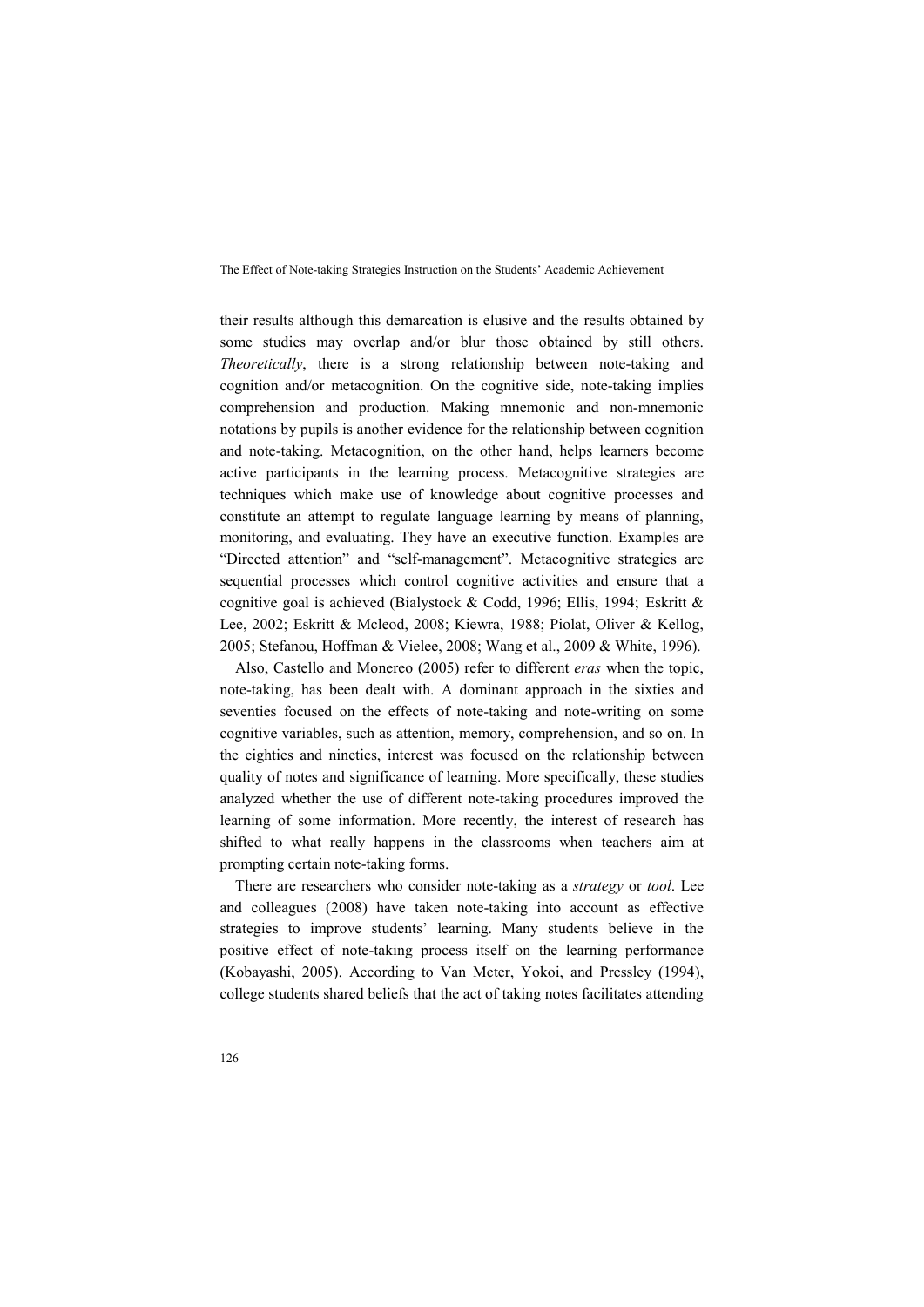to the lecture, comprehension of the material to be learned and the subsequent recall. Chularut and DeBacker's (2004) findings clearly demonstrate that concept mapping, as a strategy, can benefit ESL students across a range of levels of English proficiency, including those who were most advanced in English acquisition. "Note-taking is a valuable tool that can help increase the retention of information" (Carrier & Titus, 1981, p. 385, cited in Meyer, 2002, p. 4). Stahl and colleagues (1991) state that the Cornell Method, the Palmatier's Unified Note-Taking System, and the Split Page Method are all effective and time-honored tactics (p. 615). Spires and Stone (1989) and Bakunas and Holley (2001) specifically recommend the Split Page Method. These methods are referred to concisely and precisely below.

In **Cornell Method,** which was developed by Walter Pauk, **a** loose-leaf notebook is recommended to allow one to insert handouts into his or her notes. A vertical line is drawn down the notebook about two inches from the left margin. Only one side of the page is used. A formal outline is avoided, but a style appropriate to the lecturer's style may be used. The note-taker should use short telegraphic sentences and phrases. Most things should be phrased in one's own words. The left hand column is used as a recall column. The students should edit their notes and write key words or questions in the margin and use these key words as a study aid to test their knowledge. Information is summarized at the bottom of the page. Six steps of the Cornell Method are *Recording, Reducing, Reciting, Reflecting, Reviewing* and *Recapitulating* (Pauk, 2001).

Palmatier's Unified Note-Taking System (PUNS), as a research-based note-taking system, urges students to review their lecture notes immediately after class or lecture and supplement them with text information. The notetaking format also provides a built-in study system by separating key words from the body of notes. The students are asked to 1) record lecture notes on the right side of their notebook paper with a three-inch margin on the left side, use outline to isolate main topics and leave space where information seems to be missing; 2) organize , soon after lecture, by placing *labels* or *key words*  inside the left margin and 3) study, that is, the students should key words as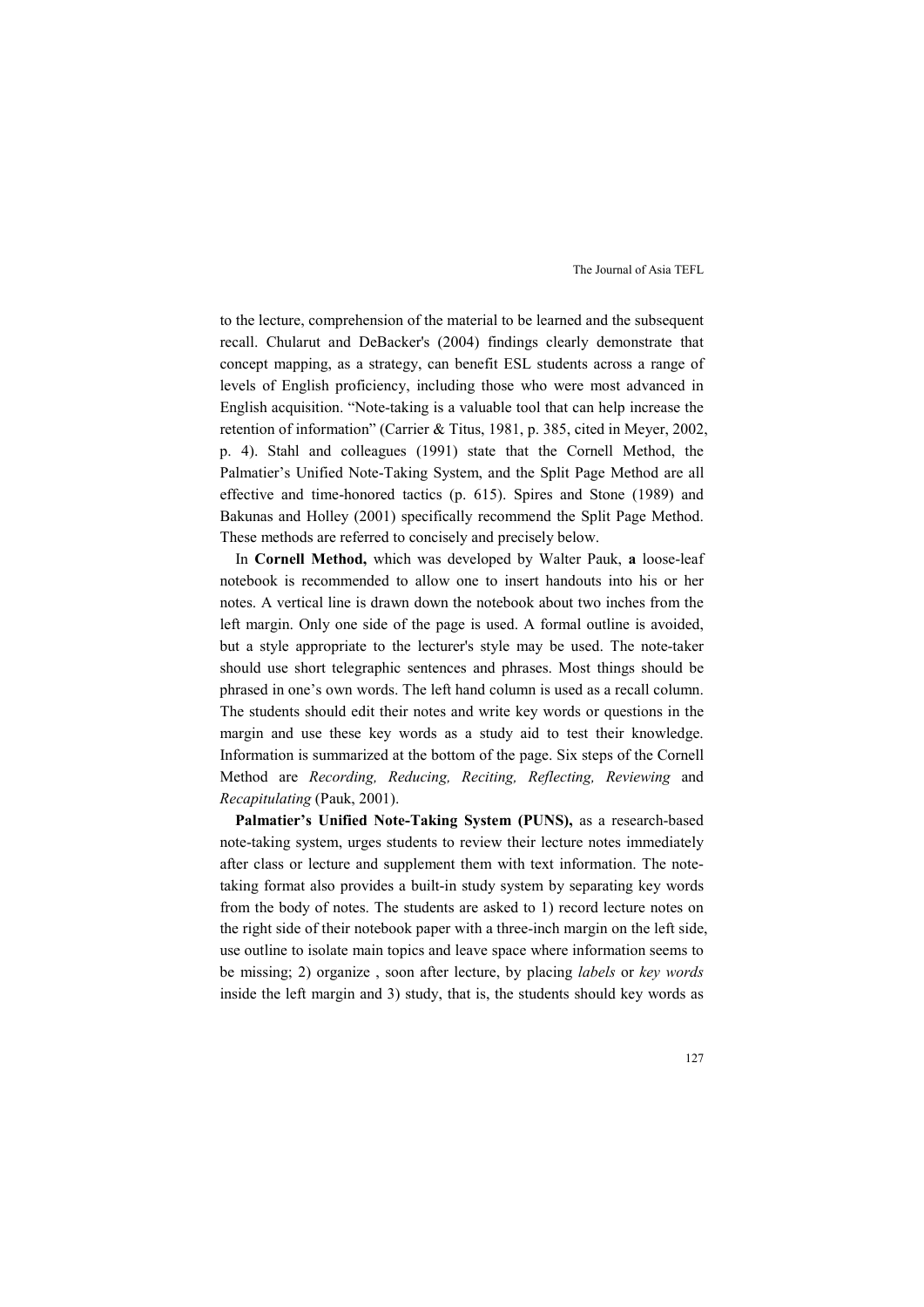memory cues to recite the information on the right side of their note sheets (Manzo & Manzo, 1990).

**Split Page Method** …is a note-taking strategy in which the student divides his or her paper into two columns, takes lecture notes on the right-hand side, and uses the left margin to write questions or annotations. This method is effective because it incorporates an element of self-testing. When students think about the lecture material by forming and then answering the questions, their performance improves because the process of self-questioning forces students to monitor their learning and comprehension. Additionally, selftesting …encourages students to review on a regular basis rather than writing until just before an exam (Pardini, Domizi, Forbes & Pettis, 2005).

However, some commentators have emphasized the function of *reviewing*  notes. The benefit of note taking appeared to be derived from the review rather than from the act of note-taking itself (Carter & van Matre, 1975). Kiewra (1985b) endorsed the value of review, but not of the student notes. According to Mee (1991), note-taking serves as an external storage function because its value is the product that is externally stored and reviewed. Kiewra (1985a) concluded that listening to a lecture and subsequently reviewing the instructor's notes prior to a delayed exam leads to relatively higher achievement. According to Slotte and Lonka (1999), reviewing the notes during essay-writing resulted in good performance in an exam calling for deep-level text comprehension.

Not surprisingly, researchers have not ignored the effect of note-taking with another skill *accompaniment* on the students' performance. Peverly and colleagues (2003), for example, indicated that note-taking and background knowledge were generally better predictors of test performance than selfregulation. Moreover, Kiewra and colleagues (1995) investigated how different note-taking formats in combination with review activities affect recall and relational learning. Other scholars (referred to below) have directed their attention towards the *quality* of notes. Research on the quality dimension and completeness of notes indicate that the number of idea units in lecture notes is positively related to test performance (Kiewra et al., 1995).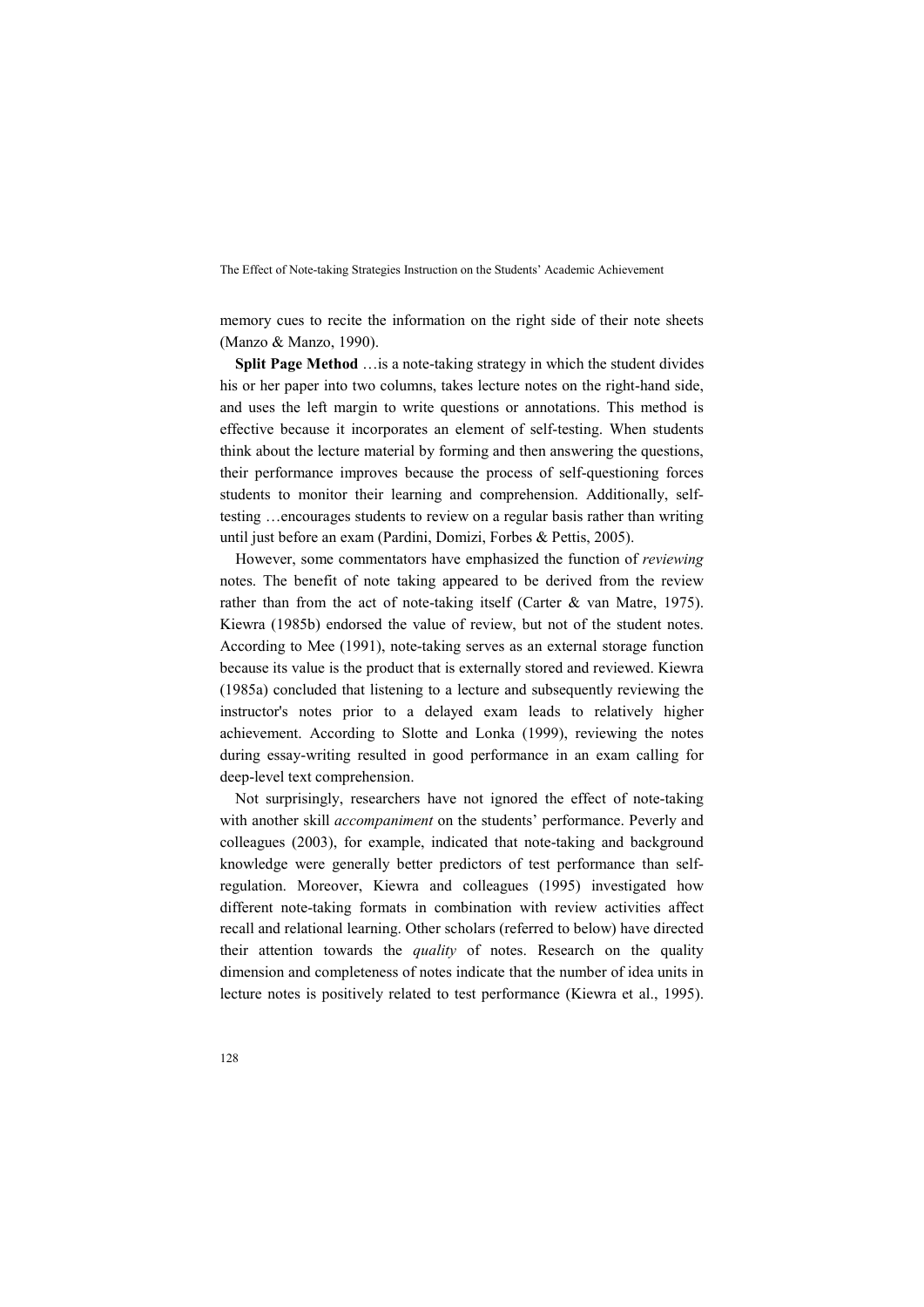Benton and colleagues (1993) also present data consistent with the conclusion that the length of lecture notes is related to both qualitative measures of essay writing. Slotte and Lonka (1999) also found that taking extensive and high-quality notes is related to success in tasks calling for deep-level discourse processing. Boyle and Weishaar (2001) concluded that improved note-taking skills contributed to students' comprehension, as well as their short-term and long-term recall.

In still other studies, attention has been paid to the *encoding* and the *external storage* dimensions of note-taking. Rickards and Friedman (1978) concluded that note-taking seemed to serve as both an encoding device and as external storage mechanism, with latter being the more important function. The external storage function not only led to enhanced recall of the notes, but also facilitated the reconstruction of other parts of the passage. According to Kobayashi (2005), the proponents of the encoding hypothesis (e.g., Bretzing et al., 1987; Di Vesta & Gray, 1972; Peper & Mayer, 1978; Peper & Mayer, 1986) state that note-taking enhances learning by stimulating the note-takers to actively process the material and to relate it to their existing knowledge. Finally, some educators have contended that note-taking strategies should be *taught*. According to Meyer (2002), note-taking is to be explicitly taught in school. Ornstein (1994) emphasizes note-taking as part of the curriculum. Bakunas and Holley (2001) argue that note-taking skills should be taught to students in the same manner that they are taught writing or computer skills.

Based on the literature reviewed, we come to the conclusion that notetaking has been the common theme of many studies and it can still be the core of further research. Although the present study is on the same line with the previous ones, its methodology makes it distinct from others. For instance, to double check the research hypotheses both an experiment and a survey were conducted. Moreover, the time duration (16 sessions each 90 minutes) of teaching note-taking strategies and the amount of guided practice provided for the experimental group may be taken as another peculiarity of this study. Detailed Tables of course specifications based on which the pretest and the posttest were made can be added to the merits of the study too.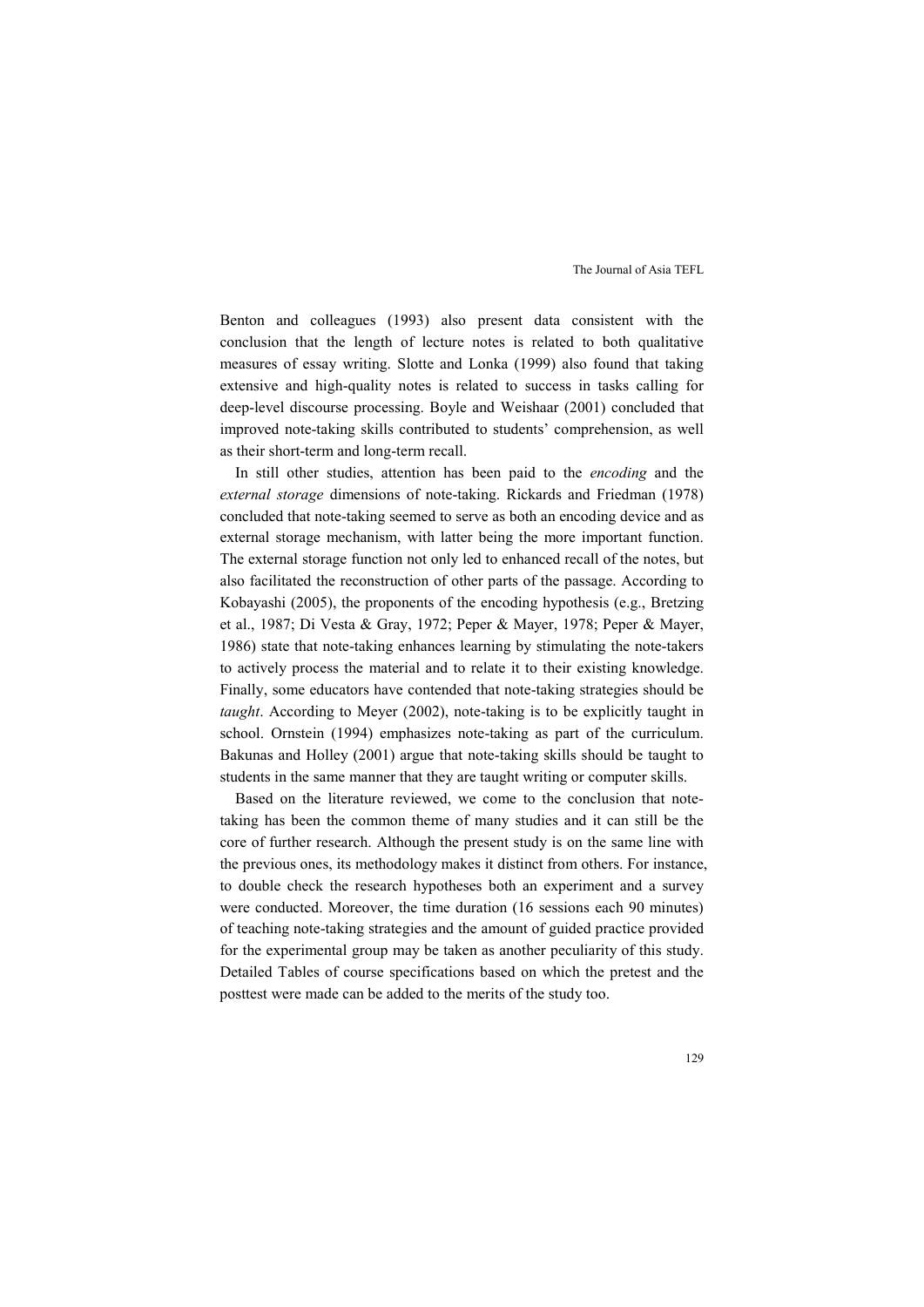## **THE STUDY**

Two research hypotheses were the backbone of this mixed methods (survey and experimental) study.

- 1) Teaching note-taking (strategies) to the students mainly enhances their academic achievement.
- 2) The interaction of gender (male and female) and note-taking seems to be effective in the students' academic achievement.

#### **Participants**

#### *In the Experiment*

To select the sample subjects, we considered our statistical population to be all those undergraduate students (120 people) whose major was Translation and had registered for the course "*Theoretical Principles and Fundamentals of Translation*" in Islamic Azad University of Hamedan in the second semester of the academic years 2008-2009. Through systematic random sampling, 60 male and female juniors, ranging from 18 to 24 years old and not so proficient in English were selected and randomly assigned to experimental and control groups (each 30 students). To get 60 students, as our sample, from a larger population,  $N = 120$ , first we listed the name of all members of the population randomly and every name was given a number (1 – 120). Using the formula:

# $K=\frac{N}{n}$

where K is sampling interval,

We divided the number of population  $(N = 120)$  by the number of our intended sample ( $n = 60$ ). Then between numbers 1 and 2 we randomly chose number 1 resulting in selecting all odd numbers, that is, 60 people in our list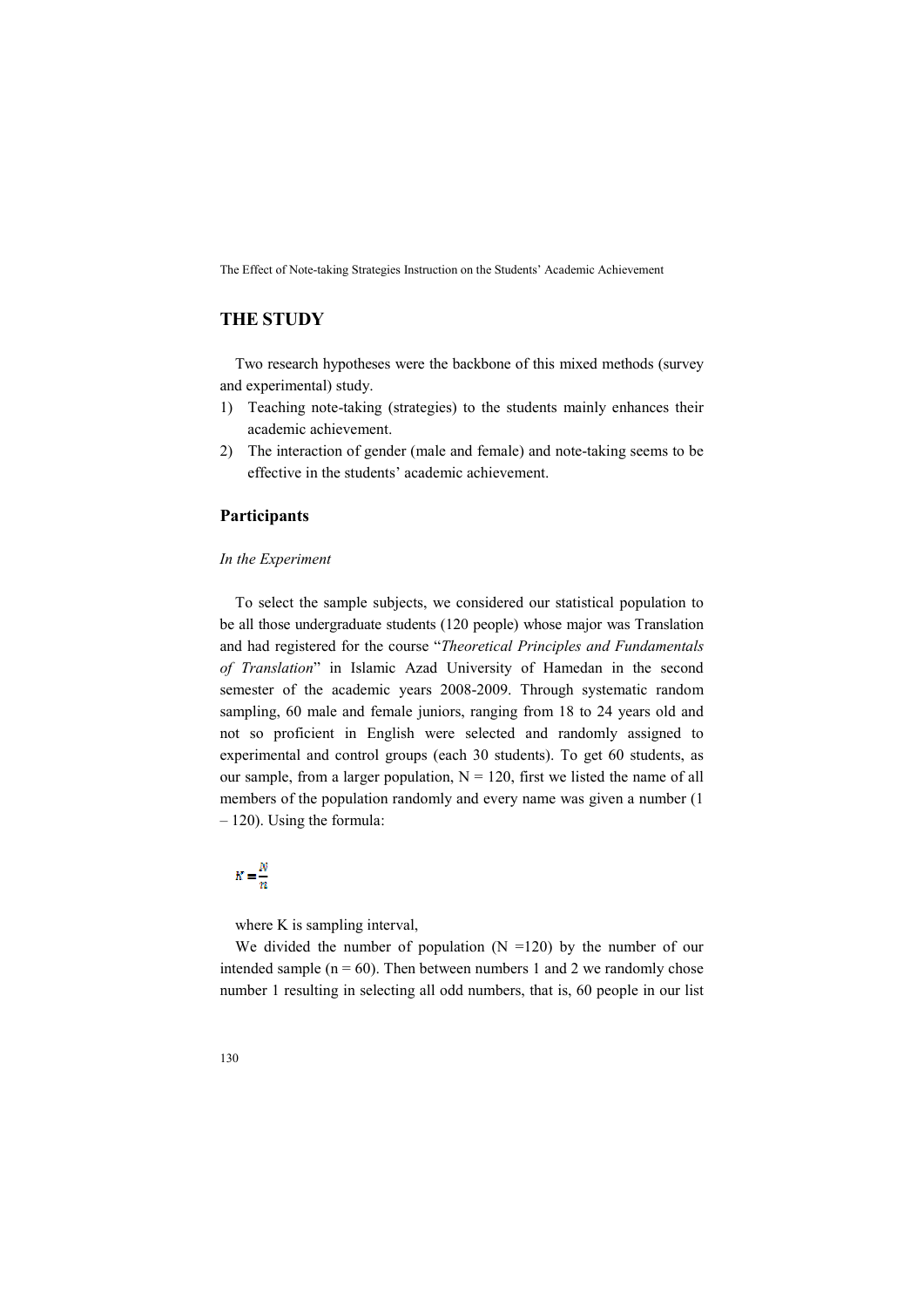(Best & Kahn, 2006; Cochran, 1977).

#### *In the Survey*

The population, including instructors and students, numbered 400. The instructors, both male and female, were teaching in Bu Ali Sina University, Islamic Azad University, Teacher Training Center, all three in Hamedan, Iran. Their age varied from 28 to 55 years old. Some of them majored in TEFL, some in linguistics and some others in educational psychology. Following their age, their teaching experience differed from 7 to 25 years. The students being participated in the survey possessed all those characteristics mentioned for the students in the experiment part (above). The only difference was that they majored in different academic disciplines, that is, Translation, TEFL and English literature. Of 193 respondents, being selected based on Kerjcis & Morgan's (1970) Table and acting as our sample, 72 were male, 121 were female, 20 were instructors, and 171 were students.

### **INSTRUMENTS**

Two types of instruments were used to collect the data. One of them has been a test package– a pretest and a posttest – each containing 40 multiplechoice items. The second was a questionnaire containing 20 items. These instruments were piloted for their practicality, reliability and validity (see Procedures). The tests were norm-referenced since they compared the performances of different groups. Another tool has been a questionnaire for comparing a variety of means used in qualitative research to collect data, which contained 20 closed-ended items. The choice of such a tool was theoretically motivated, i.e. we had two purposes in mind: 1) to ensure that all subjects had the same frame of reference in responding, and 2) to code the responses directly as data and feedback them into SPSS for analysis.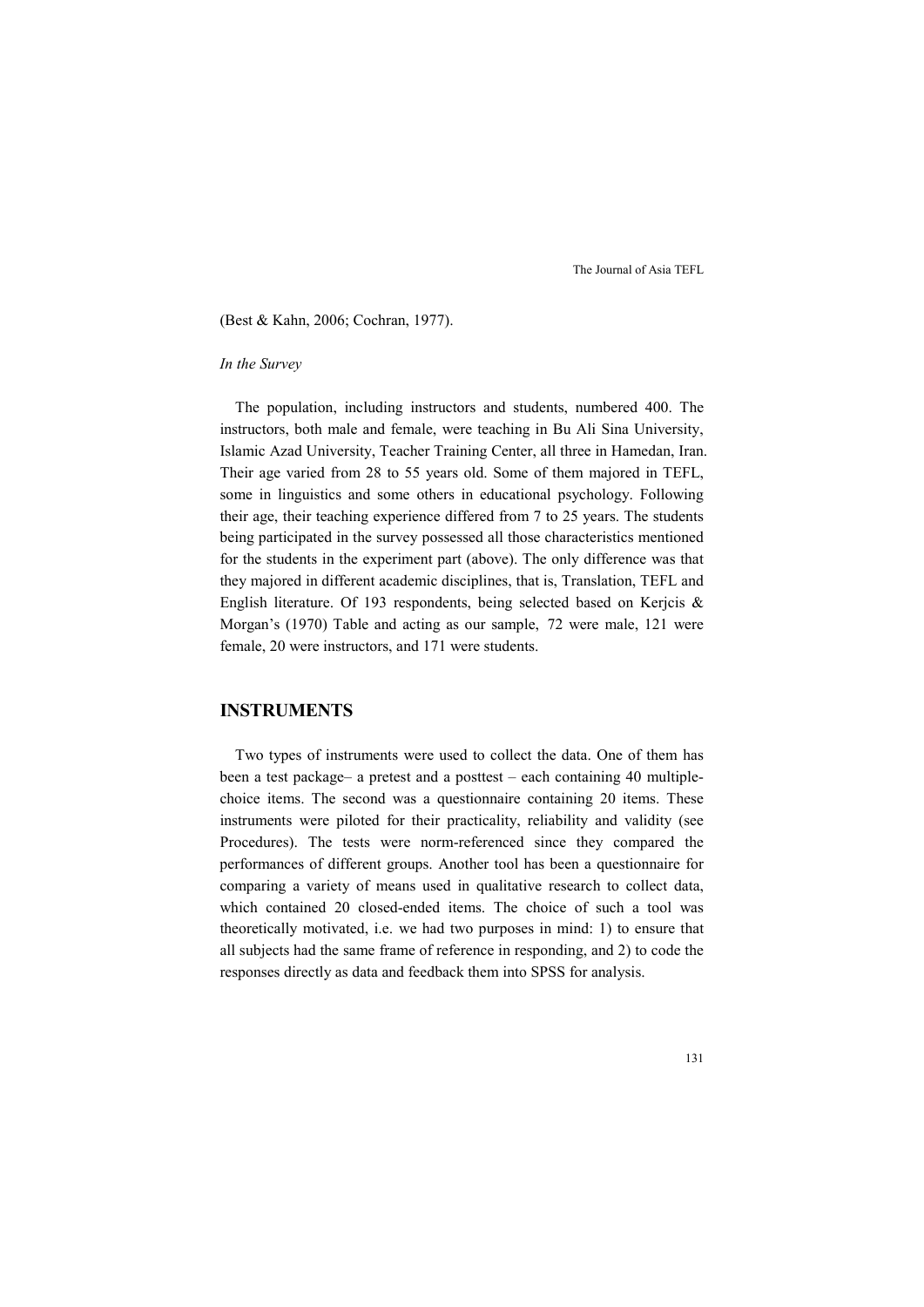## **MATERIALS**

Materials consisted of two parts. The first part of the materials or course taught to the subjects was a book entitled "*The Theoretical Fundamentals and Principles of Translation*" which previously had been compiled by Karimi (2004) based on the syllabus designed by the ministry of higher education of Iran. The book contains *an introduction* and seven chapters, including wide variety of topics such as *syllabus, teachers, seminars, extensive study* of others' works, history of translation in Iran and in the West, different types of translation, types of meaning, equivalence in translation as far as phonological, morphological, syntactic, semantic, cultural and religious systems are concerned; discourse analysis (cohesion, coherence, top-down and bottom-up hypotheses, and theme versus rheme) and its pedagogical implications in translation; theories or models of translation, as well as translation criticism.

The second part of the materials consisted of note-taking strategies such as Cornell's system, charting, outlining, highlighting, paraphrasing, abstract writing, underlining, sentence method, split page method, group notes, using color etc.

### **PROCEDURES**

For the purposes of the study, a quantitative research (including experiment and survey) was used. First, 60 subjects (male and female) were randomly selected, as it were, from among the students majoring in translation in Islamic Azad University of Hamedan and were randomly assigned to experimental and control groups. As far as some extraneous variables, such as the range of age, background knowledge, situation of education and Hawthorne effect (… the positive impact that may occur simply because participants know that they are part of an experiment and, therefore, 'different" from others) (Mackey & Gass, 2005, p. 114; Best &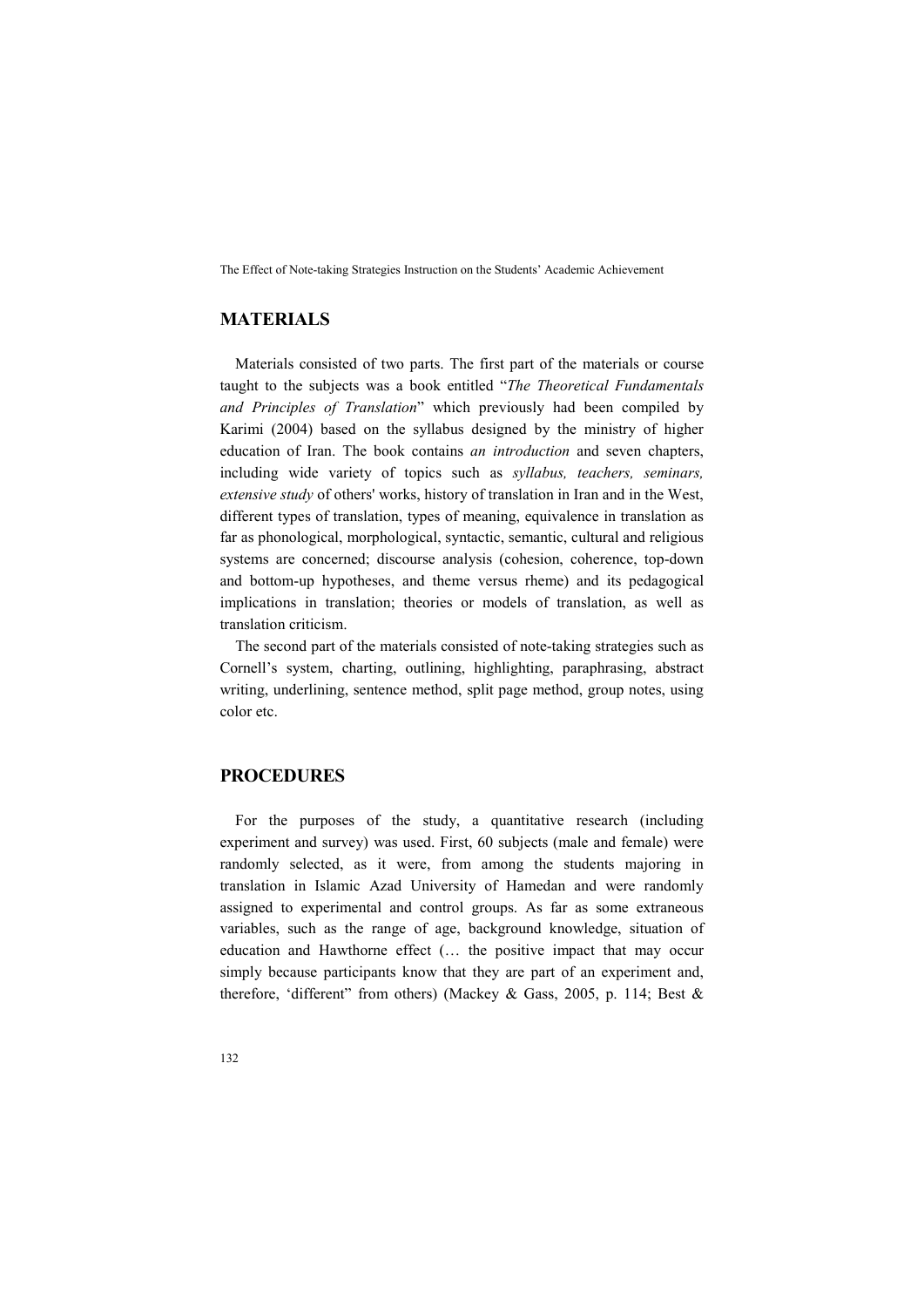Kahn, 2006, p. 166) (Best & Kahn, 2006, p. 166; Mackey & Gass, 2005, p. 114) were concerned, the subjects were kept homogeneous.

In the second phase, a Table indicating the course (*The Theoretical Fundamentals and Principles of Translation*) and/or test specifications was developed. Based on this Table a 40-item multiple-choice pretest was made. Each item in both pre-test and posttest was supposed to test a specific component of the mentioned course. To pilot this test, it was administered to 87 students majoring in Translation in Islamic Azad University of Hamedan, Iran. Practically, the test was applicable to our particular situation. That is, it was administered easily due to the clear directions the testees were provided with and the time it took (50 minutes). As a result of item analysis (Item Facility, Item Discrimination and Choice Distribution), some items were revised. Moreover, using Spearman-Brown Prophecy formula, the reliability of the test was estimated and it turned out to be 0.792 / 0.80 (which is an acceptable range according to Nunally' s Table cited in Sharifi, 2002, p. 202). The test was also validated in two ways. First, it was made based on the Table of specifications. Second, viewing the test from different angles of vision (e.g., structure, content and purpose), some experts approved it. Hence, the pretest was developed.

In the third phase, both groups were taught the course for 16 sessions. In a separate class, only the experimental group received the treatment. That is, they were taught note-taking strategies such as mapping, outlining, charting, paraphrasing, summarizing in one's own words, grouping main ideas together, quoting directly, writing in color, using abbreviation, underlining, highlighting, abbreviated note-taking format, Cornell or 6R method (Record, Reduce, Recite, Reflect, Review and Recapitulate), and PARR method (Prepare, Abbreviate, Revise and Review) for 16 sessions (90 minutes each). In each instructional session two or three strategies, accompanied by sample examples, were introduced. Then they were assigned some texts, including their textbook, to take notes accordingly both in the class under the instructor's supervision and at home. Their notes were checked for their quality (e.g., neatness, being to the point, date, title, separation of main ideas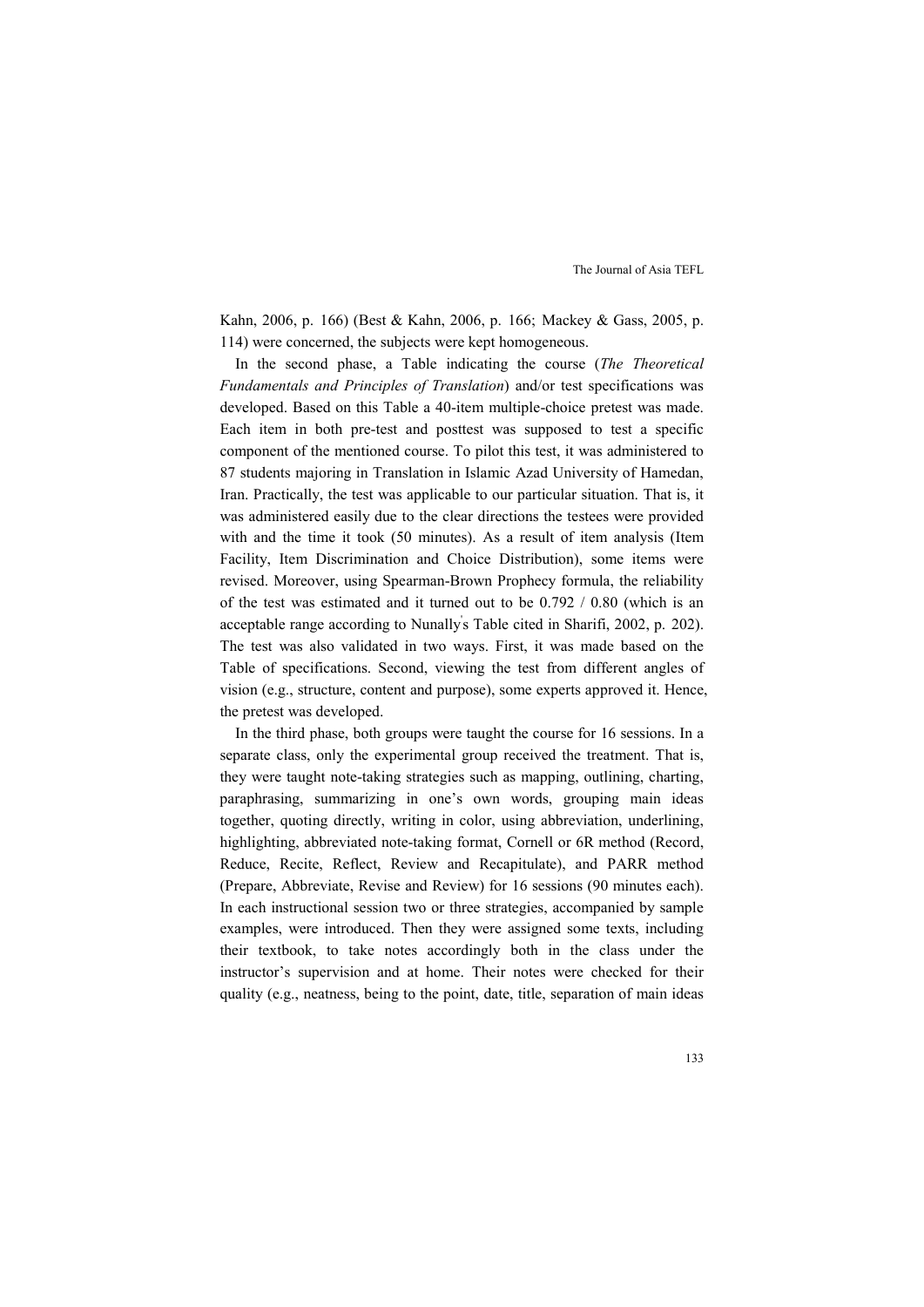from the secondary ones, legibility etc.) and the subjects received feedback if it was felt necessary.

In the fourth stage, a 40-item multiple-choice posttest, parallel to the pretest, was made, and piloted for its practicality, reliability and validity, and was administered to both groups. To pilot the posttest, we followed the same procedure as we used for the pretest. However, this time the test was administered to 39 students, again quite similar to those who were to take part in the revised posttest; the estimated reliability came up to be 0.618. As a result of item analysis, some items were deleted and some others were revised leading to the final posttest. In the fifth stage, the collected data  $-$  the scores obtained from the pretest and posttest administrations — were fed into SPSS and were analyzed using analysis of covariance (ANCOVA).

Also, a 20-item attitudes questionnaire was made. To estimate the reliability of the questionnaire, it was first administered to 30 participants (5 professors and 25 students). Assuming the internal homogeneity of the items in the questionnaire, Cronbach' s Alpha was used and the calculated reliability turned out to be 0.84. The result of Pearson's correlation coefficient showed that there is a positive meaningful correlation between the score of each item and the total score of the questionnaire  $(p<0.01)$ . Therefore, we may claim that all the items of the questionnaire measure a single trait, i.e. the attitude about the effectiveness of note-taking strategies on the students' academic achievement (see Appendix B). The administration of the questionnaire did not take more than 20 minutes. Moreover, being written in their native tongue (Persian), its instruction as well as items were easily and clearly understood by the respondents. Hence, the practicality of this instrument may not be questioned. To be sure about the validity of the questionnaire, it was given to scholars to see whether it suits the purposes of the study or not. Endorsing the questionnaire, they approved it with some corrections. This piloted questionnaire was distributed among 193 respondents including students of English Translation and their professors, where the obtained data were fed into SPSS for analysis.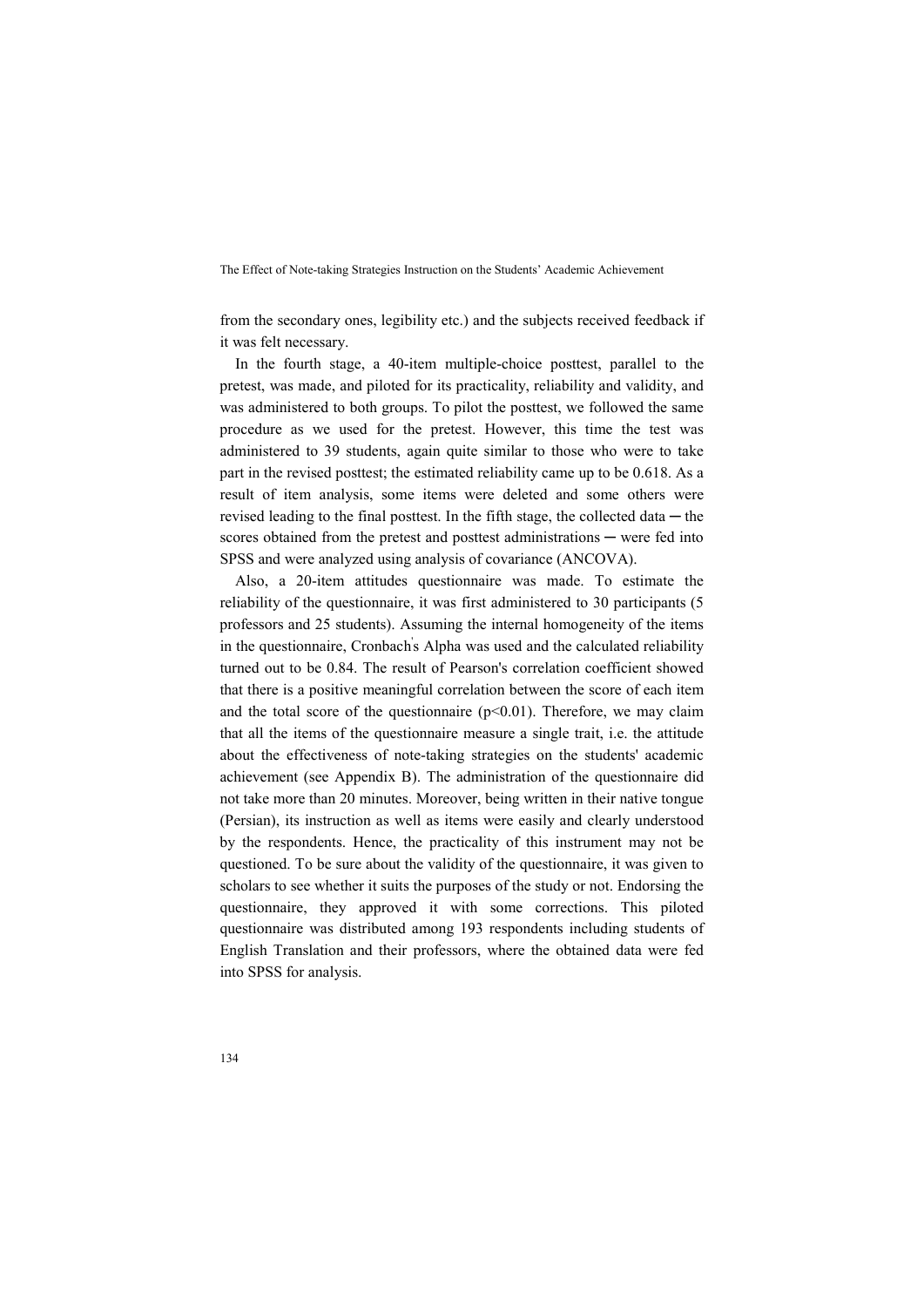## **RESULTS**

The present study was an attempt to investigate the effectiveness of notetaking strategy instruction on the students' academic achievement, and its potential interaction with gender. The results revealed that note-taking strategy instruction, but not its interaction with gender, had significant effects on the student achievement. Below, we'll have a closer look at the results. Before moving to the analytical results, you may check the descriptive data in sum.

|        | The Levels of Between-Subjects Factors |              |  |  |  |
|--------|----------------------------------------|--------------|--|--|--|
|        |                                        | Value Label  |  |  |  |
| Group  |                                        | Experimental |  |  |  |
|        |                                        | Control      |  |  |  |
| Gender |                                        | Male         |  |  |  |
|        |                                        | female       |  |  |  |

**TABLE 1** 

Table 1 presents the frequency of subjects in terms of number and gender in both experimental and control groups. The number of participants in each group is 30, but the number of female participants in each group is more than that of the male ones. This is due to the fact that the female students are more than the male ones throughout the country (Iran) generally and in Islamic Azad university of Hamedan particularly.

|                                          |        | 1711172 |         |    |  |
|------------------------------------------|--------|---------|---------|----|--|
| <b>Descriptive Statistics (pre-test)</b> |        |         |         |    |  |
| Group                                    | Gender | Mean    | SD      | N  |  |
| Experimental                             | male   | 5.5000  | .77460  | 6  |  |
|                                          | female | 5.6875  | 1.85222 | 24 |  |
|                                          | Total  | 5.6500  | 1.68231 | 30 |  |
| Control                                  | male   | 6.0000  | 1.00000 | 5  |  |
|                                          | female | 5.0600  | 1.19304 | 25 |  |
|                                          | Total  | 5.2167  | 1.20117 | 30 |  |
| Total                                    | male   | 5.7273  | .87646  | 11 |  |
|                                          | female | 5.3673  | 1.56716 | 49 |  |
|                                          | Total  | 5.4333  | 1.46561 | 60 |  |
|                                          |        |         |         |    |  |

**TABLE 2**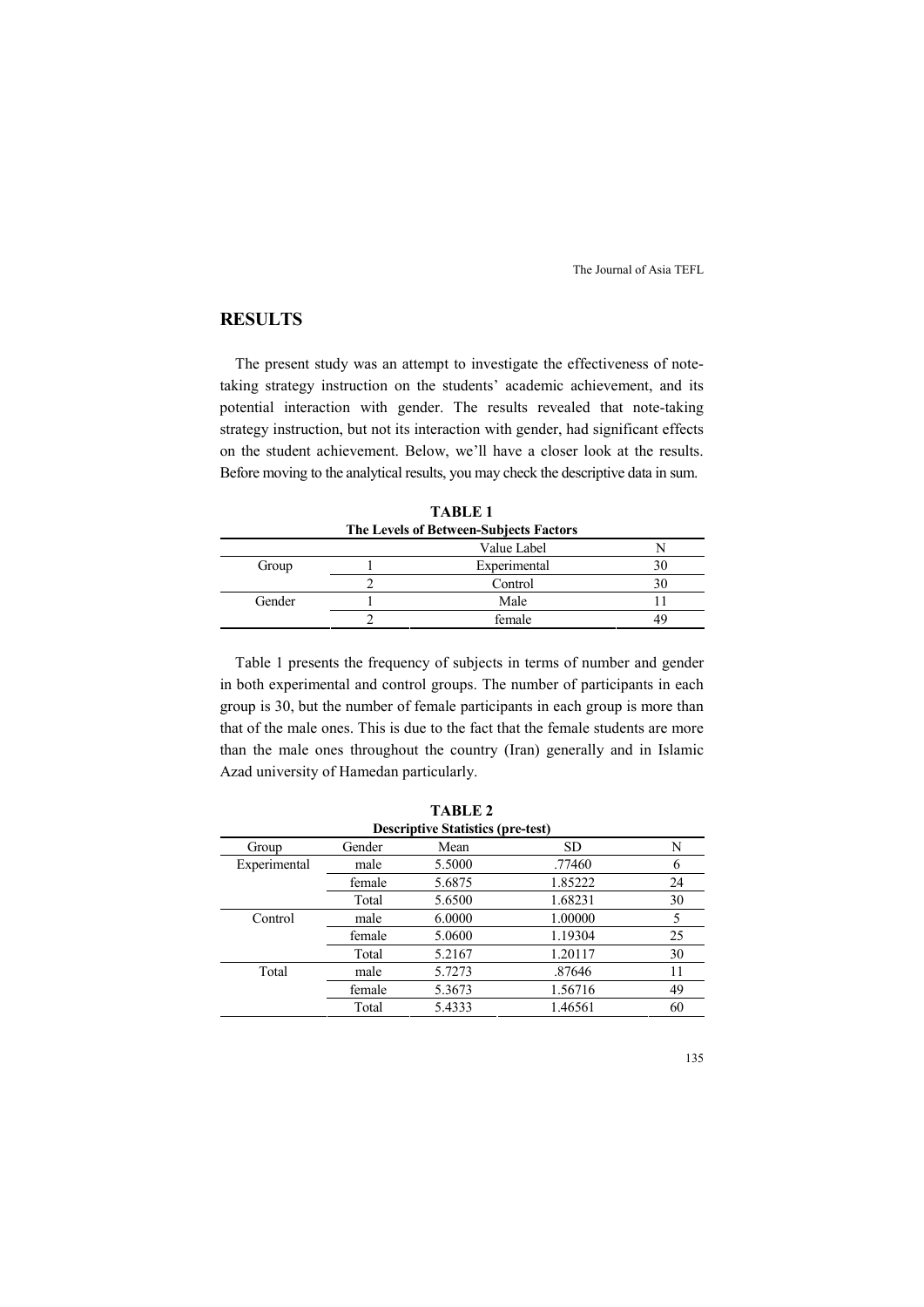Table 2 describes the groups' achievement regarding the course (*The Theoretical Fundamentals and Principles of Translation*) in the pre-test. The experimental group's mean (5.6500) and the standard deviation (1.68231) differ a little from those (5.2167 and 1.20117) of the control group respectively.

|              | <b>Descriptive Statistics (post-test)</b> |         |         |    |  |
|--------------|-------------------------------------------|---------|---------|----|--|
| Group        | Gender                                    | Mean    | SD.     | N  |  |
| Experimental | male                                      | 17.5833 | 0.66458 |    |  |
|              | female                                    | 15.9479 | 1.70673 | 24 |  |
|              | Total                                     | 16.2750 | 1.68199 | 30 |  |
| Control      | male                                      | 11.7000 | 4.11704 |    |  |
|              | female                                    | 11.2600 | 2.54182 | 25 |  |
|              | Total                                     | 11.3333 | 2.77716 | 30 |  |
| Total        | male                                      | 14.9091 | 4.05474 | 11 |  |
|              | female                                    | 13.5561 | 3.19882 | 49 |  |
|              | Total                                     | 13.8042 | 3.37491 | 60 |  |

**TABLE 3** 

The data in Table 3 shows the groups' achievement in course (*The Theoretical Fundamentals and Principles of Translation*) in the posttest. As it is evident, the mean and the standard deviation of the experimental group are 16.2750 and 1.68199 respectively; while those of the control group are 11.3333 and 2.77716. This comparison shows that the experimental group has outperformed the control group in the pretest.

To run ANCOVA, preliminary checks were conducted to ensure that there is no violation of the assumptions of the homogeneity of slopes of regression lines, linearity, normality and reliable measurement of the covariate. One of the important assumptions to conduct ANCOVA is the homogeneity of the slope of regression lines. That is, the relationship between dependent and covariate variables should be the same for all the groups in the experiment, so that the regression lines are all parallel (Pallant, 2005). The data in Table 4 indicate that this assumption holds [F (1, 54) = 2.493,  $p = 0.12 > α = 0.05$ ] and [F (1, 54) = 2.587,  $p = 0.114 > \alpha = 0.05$ ]. Also, Table 5 indicates linearity [F (1,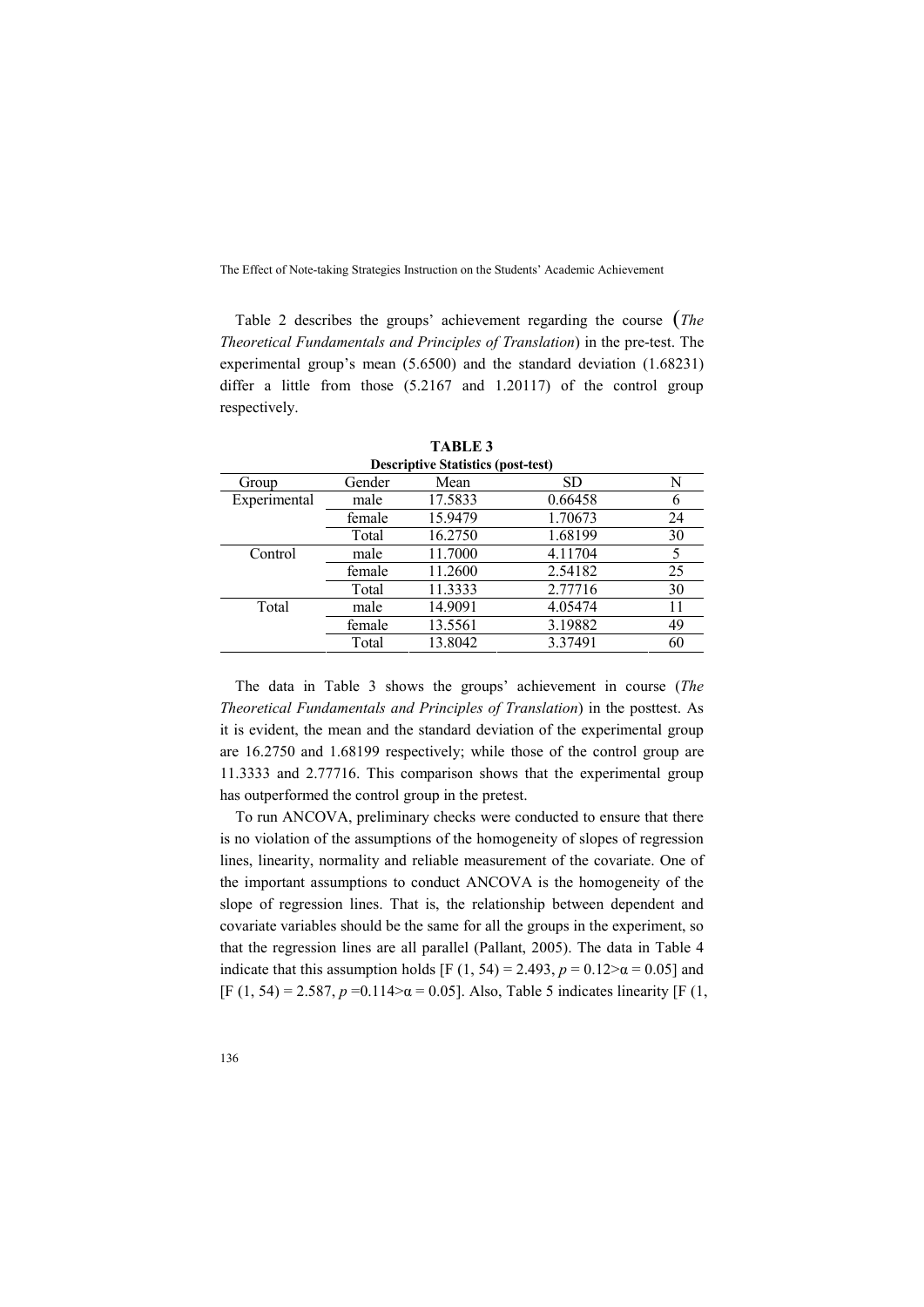55 = 4.471, *p* = 0.039 < α = 0.05]. Normality is evident in Appendix C [*p* = 0. 323] and the reliability of the pretest is 0. 84 as reported above.

| <b>TABLE 4</b>  |                                           |    |             |                  |       |  |
|-----------------|-------------------------------------------|----|-------------|------------------|-------|--|
|                 | The Slope Homogeneity of Regression Lines |    |             |                  |       |  |
| Source          | Type III sum                              | df | Mean square | $\boldsymbol{F}$ | Sig.  |  |
|                 | of squares                                |    |             |                  |       |  |
| Corrected Model | $416.329$ <sup>a</sup>                    | 5  | 83.266      | 17.586           | 0.000 |  |
| Intercept       | 185.243                                   |    | 185.243     | 39.123           | 0.000 |  |
| G               | 57.767                                    |    | 57.767      | 12.200           | 0.001 |  |
| Pretest         | 0.152                                     |    | 0.152       | 0.032            | 0.859 |  |
| G*pretest       | 11.802                                    |    | 11.802      | 2.493            | 0.120 |  |
| Gender          | 14.478                                    |    | 14.478      | 3.058            | 0.086 |  |
| Gender*pretest  | 12.248                                    |    | 12.248      | 2.587            | 0.114 |  |
| Error           | 255.683                                   | 54 | 4.735       |                  |       |  |
| Total           | 12105.313                                 | 60 |             |                  |       |  |
| Corrected total | 672.011                                   | 59 |             |                  |       |  |

#### a. R squared=0.620

Based on the data in Table 5, the first research hypothesis is accepted [(F  $(1, 55) = 50.217$ , p<0.0005]. In other words, the main effect of the betweensubjects factor (i.e. group) on the dependent variable (academic achievement) is significant.

Table 5 also indicates that the main effect of the between-subjects factor (i.e. gender) on the dependent variable (academic achievement) is not significant  $[(F (1.55)=1.382, p=0.245]$ . This, however, is a marginal finding in the study. In other words, the effect of interaction of the between-subjects factor, *gender* and *note-taking instruction*, on the dependent variable, *academic achievement,* is not significant [*F* (1, 55)=1.249, p=0.269].

| <b>Tests of Between-Subjects Effects</b> |                |    |         |        |       |
|------------------------------------------|----------------|----|---------|--------|-------|
| Source                                   | Type III       | df | Mean    |        | Sig.  |
|                                          | sum of squares |    | square  |        |       |
| Corrected model                          | 401.902        | 4  | 100.476 | 20.459 | 0.000 |
| Intercept                                | 482.838        |    | 482.838 | 98.316 | 0.000 |
|                                          |                |    |         |        |       |

**TABLE 5**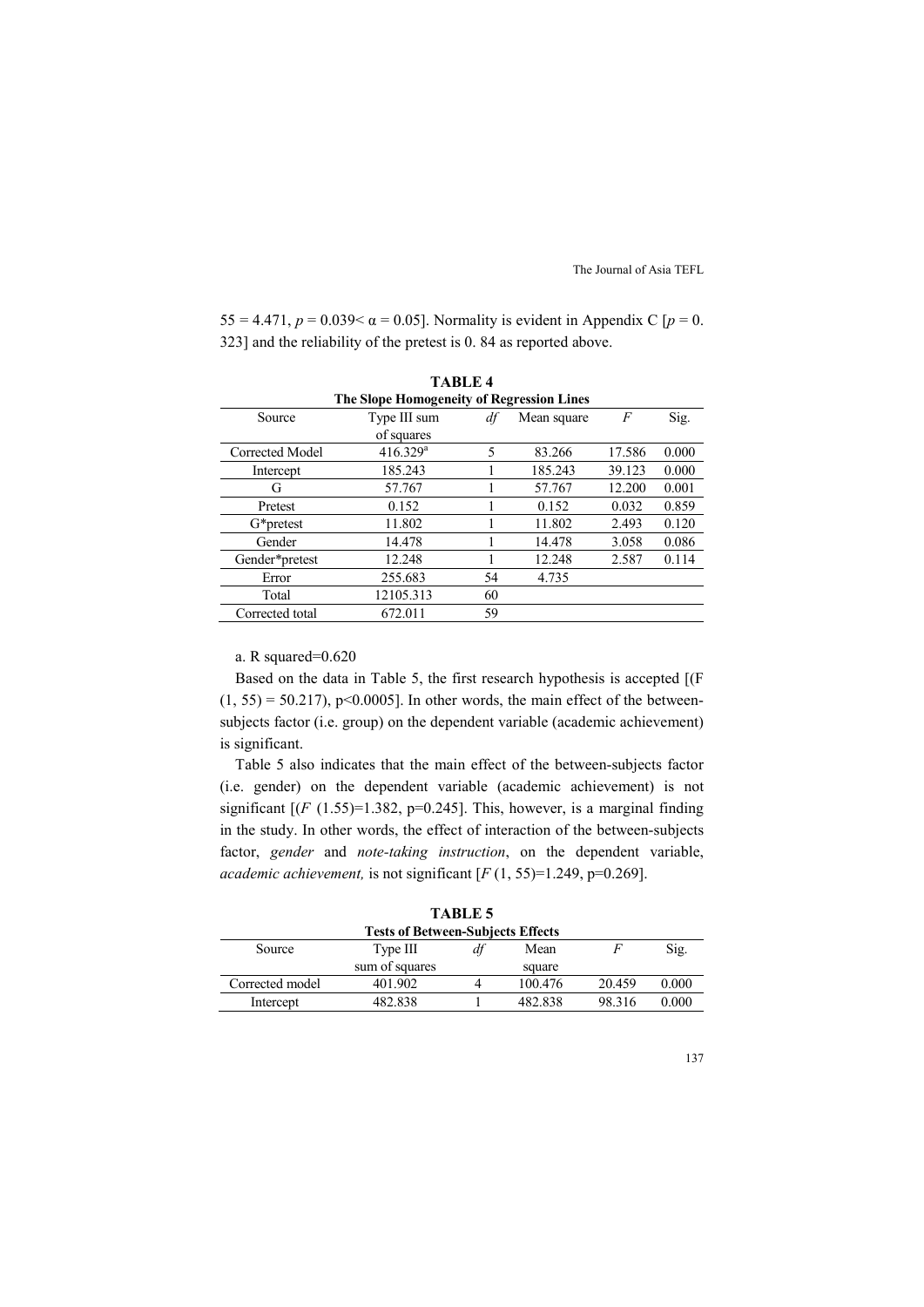| Pretest         | 21.957    |    | 21.957  | 4.471  | 0.039 |
|-----------------|-----------|----|---------|--------|-------|
| Group           | 246.620   |    | 246.620 | 50.217 | 0.000 |
| Gender          | 6.788     |    | 6.788   | 1.382  | 0.245 |
| $G*$ gender     | 6.132     |    | 6.132   | 1.249  | 0.269 |
| Error           | 270.109   | 55 | 4.911   |        |       |
| Total           | 12105.313 | 60 |         |        |       |
| Corrected total | 672.011   | 59 |         |        |       |

Further analysis of data in Table 5 showed that the main effect of the between-subjects factor (i.e. group) is significant. Now the question "in which group is the academic achievement higher?" arises. To answer this question, we adjusted the means to statistically remove the effect of the covariate. Taking into account the data in Table 5, we see that the adjusted mean score of subjects in the experimental group is 16.697, which is higher than that (11.439) of those in the control group. Therefore, it is concluded that teaching note-taking strategies affects and improves academic achievement.

**TABLE 6 The Adjusted Means of Independent Variable (Group) Levels** 

|              |        |           | 95% Confidence Interval |             |
|--------------|--------|-----------|-------------------------|-------------|
| Group        | Mean   | Std error | Lower bound             | Upper bound |
| Experimental | 16 697 | 0.507     | 15.681                  | 17 713      |
| Control      | 11 439 | 0.543     | 10 350                  | 2.527       |
|              |        |           |                         |             |

Focusing on Table 6, we see that the experimental group's mean confidence interval with 95% coefficient equals (15.68 17.713) concerning achievement in *Theoretical Principles and Fundamentals of Translation*, while that of the control group equals (10.35 12.527).

| TARLE 7         |                                                                                |      |     |       |       |
|-----------------|--------------------------------------------------------------------------------|------|-----|-------|-------|
|                 | Comparing the Mean of the Respondents' Opinions with that of the Questionnaire |      |     |       |       |
| Variable        |                                                                                |      |     |       |       |
| attitude        | 79 40                                                                          | 8 08 | 190 | 33.17 | 0.000 |
| _ _ _ _ _ _ _ _ |                                                                                |      |     |       |       |

P<0.01, N=191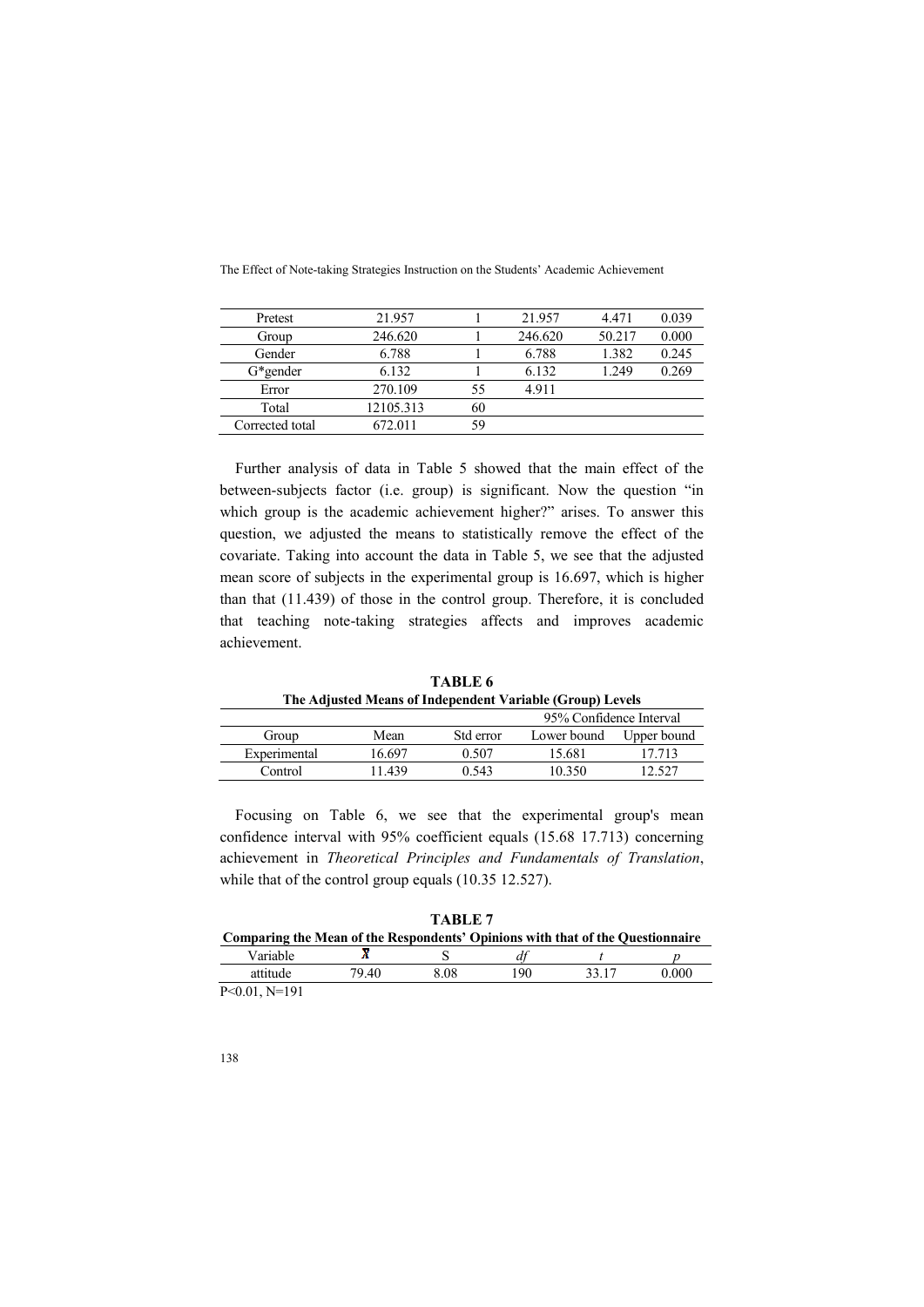Based on Table 7 the results of one-sample t-test show that a meaningful difference is observed between the mean of the respondents' opinions and that of the attitude questionnaire concerning the effect of note-taking on the students' academic achievement ( $t_{190}$ =33.17, P<0.01). The mean (79.40) of the respondents' opinions is higher than that (60) of the attitudes questionnaire. The mean (60) of the attitude questionnaire has been calculated through the following formula (Sharifi, 2002):

$$
M=\frac{5K+1K}{2}
$$

where M is *mean* and K is *number of items in the questionnaire.*

**TABLE 8 Comparing the Mean of the Male Respondents' Attitudes with that of the Females'** Gender  $N$   $\overline{X}$   $S$   $df$   $t$   $n$ Gender N **X** S *df* t *p* Male 71 78.37 9.27 120.802 -1.28 0.201 Female 120 80.02 7.27

N=191

In Table 8 the results of t-test for independent groups show that a meaningful difference is not observed between the mean of males' attitudes and that of the females as far as the effect of note-taking strategies on the students' academic achievement is concerned  $t_{(120.802)} = -1.28$ , (NS).

|                 | TABLE 9 |       |      |     |                                                                        |       |
|-----------------|---------|-------|------|-----|------------------------------------------------------------------------|-------|
|                 |         |       |      |     | Comparing the Mean of Professors' Attitudes with that of the Students' |       |
| Respondents     | N       |       |      | и   |                                                                        |       |
| Professors      | 20      | 77 90 | 7 47 |     |                                                                        |       |
|                 |         |       |      | 189 | 0.878                                                                  | 0.381 |
| <b>Students</b> | 171     | 79.58 | 816  |     |                                                                        |       |
| $N = 191$       |         |       |      |     |                                                                        |       |

In Table 9 the results of t-test for independent groups show that a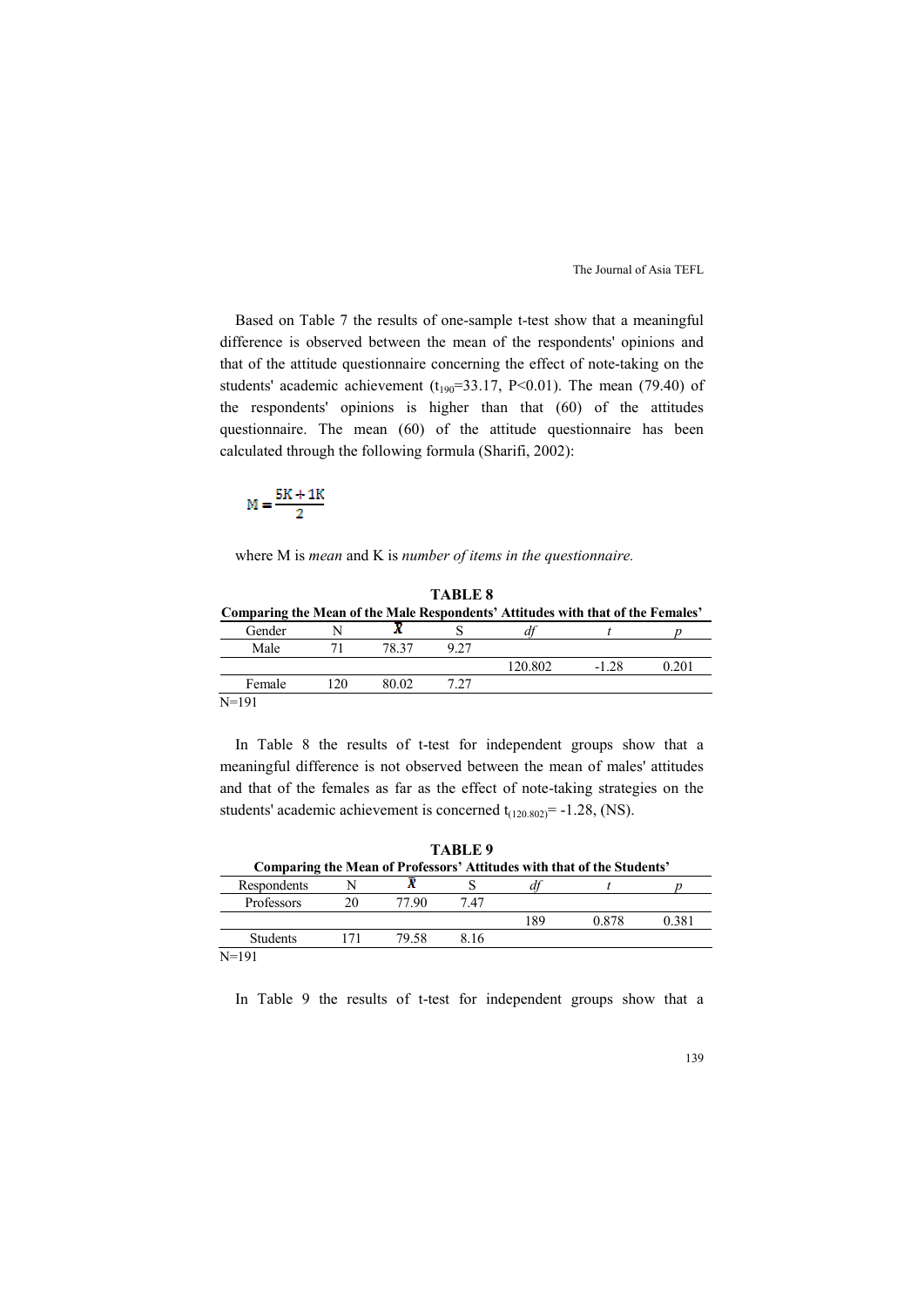meaningful difference is **not** observed between the professors' and students' attitude regarding the effect of note-taking strategies on the students' academic achievement  $[t<sub>(189)</sub> = 0.878, N.S.]$ .

#### **DISCUSSION**

Using a randomized pretest-posttest control group design and a survey, attempt was made to understand the effect of note-taking strategy instruction by itself and its interaction with gender on the students' academic achievement. Average performance between groups differed on the posttest. That is, the experimental group outperformed the control one suggesting that the main effect of note-taking strategy instruction has been significant. Such a result is consistent with those obtained by some other studies (e.g., Kiewra & Benton, 1988; Lee, Lan, Hamman & Hendricks, 2008; Stahl, King, & Henk, 1991). Of course, disparity is also evident between the results of this study and those obtained by some others. For example, our quantitative data indicate that note-taking strategy instruction improved student achievement; while Peck & Hannafin's research (1983) did not. One reason for this may originate from the type of instruction including the length of time allotted to teaching note-taking strategies and the amount of exercises assigned to the subjects.

From a *theoretical* perspective, perhaps there is place to claim a strong bond between note-taking strategy instruction and students' academic achievement. There are several explanations to support such a theory: (1) note-taking instruction plays an important role in recalling and learning ideas (Dunkel & Davy, 1989; Kiewra,1985; Kobayashi, 2005; Lee, Lan, Hamman & Hendricks, 2008; Ornestein, 1994); (2) being practiced, note-taking strengthens our cognition power (Mee, 1991); (3) while taking notes, both short-term and long-term memories are involved, giving rise to learning (Boyle & Weishaar, 2001; Kiewra & Benton, 1988); (4) extending our attention span, it causes us to concentrate on the subject under study(Mee,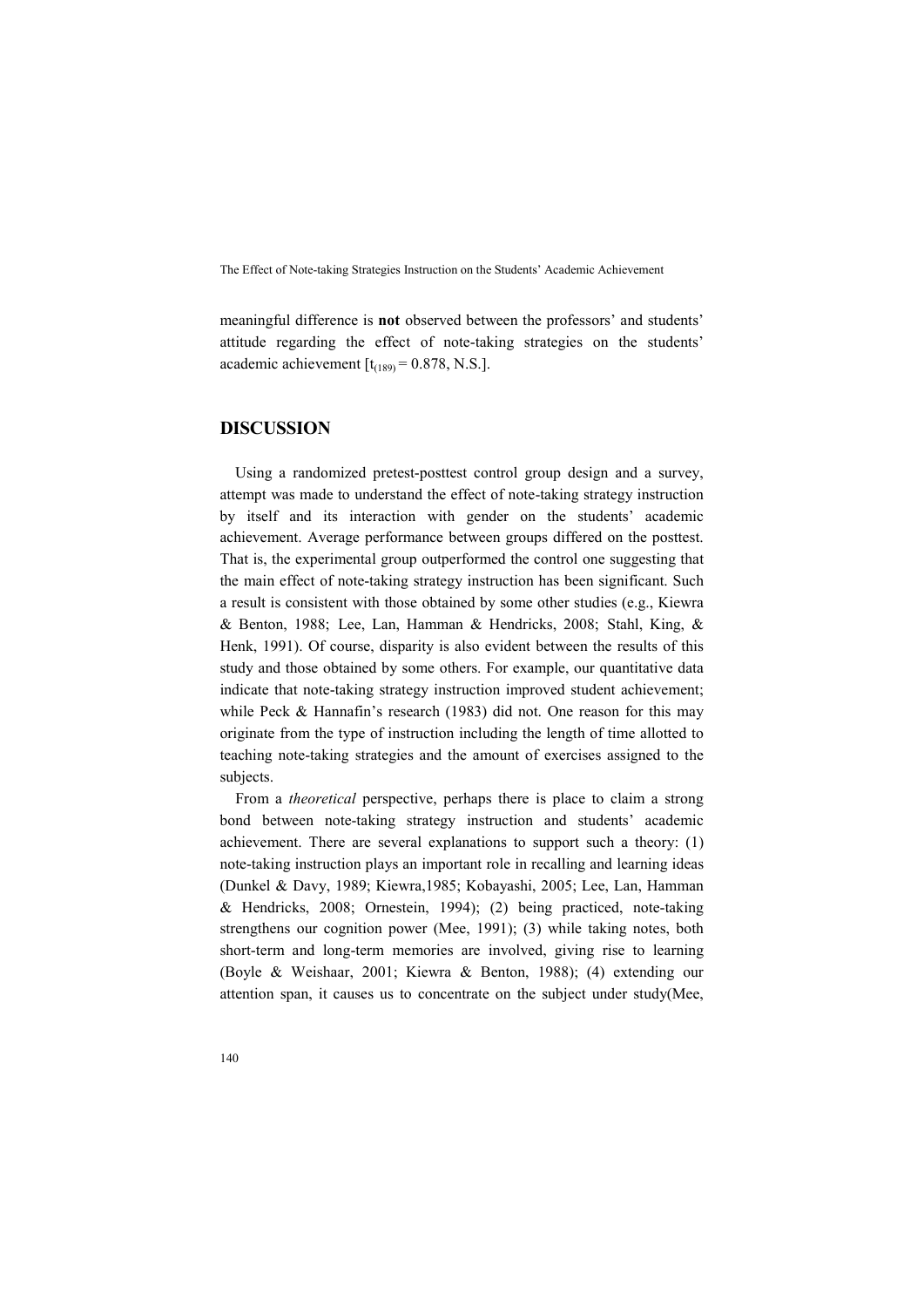1991). and (5) it constitutes a stable external memory(Mee, 1991; Piolat, Oliver & Kellog, 2005; Rickards & Friedman, 1978; White, 1996).

However, the extension of our prediction that the interaction of gender and note-taking strategy instruction would also provide achievement was not *confirmed,* a support for some previous studies (e.g., Ahankoobnezhad, 2001; Donyavizadeh, 2001). Perhaps gender has not acted as a moderator variable or the problem may be attributed to the *limitation of the present study.* That is, the number of female participants has been more than that of the male ones in both experimental and control groups. One wonders what would have happened in this study if the male and female participants had been equal in number, hence a topic for further research.

As for the survey, we found that 1) the mean (60) of the attitude questionnaire fell below that (79.40) of the respondents' attitude (Table 7); 2) there is no a meaningful difference between the males' and females' mean (Table 8) and there is no meaningful difference between the professors' and students' mean (Table 9). These findings, while confirming those of some previous similar studies (Dunkel & Davy, 1989; Kobayashi, 2005; Mee, 1991; Meyer, 2002; van Meter, Yokoi, & Pressley, 1994), illustrate the favorable attitude of the respondents, Iranian professors and students, toward the positive effect of note-taking instruction on the students' academic achievement. Perhaps each item of the questionnaire had been able to elicit the respondents' judgment about a given aspect of note-taking. It is these similar beliefs of the male and female respondents that provide the foundation of a composite theory (participants' beliefs and notions about note-taking). Note-taking remains the professors' "Sacred cow" and the students' "pet calf" Armbruster (2000).

*Practically,* the findings of this study have implication for *teachers* and *students*. Teachers may enhance the knowledge level of their ESL students and the students of other disciplines by both teaching various strategies unknown to them and deeply acquainting them with the wisdom underlying note-taking (Chularut & DeBacker, 2004). Teachers may use it as a scaffold to assist their students to achieve a sound knowledge of what they are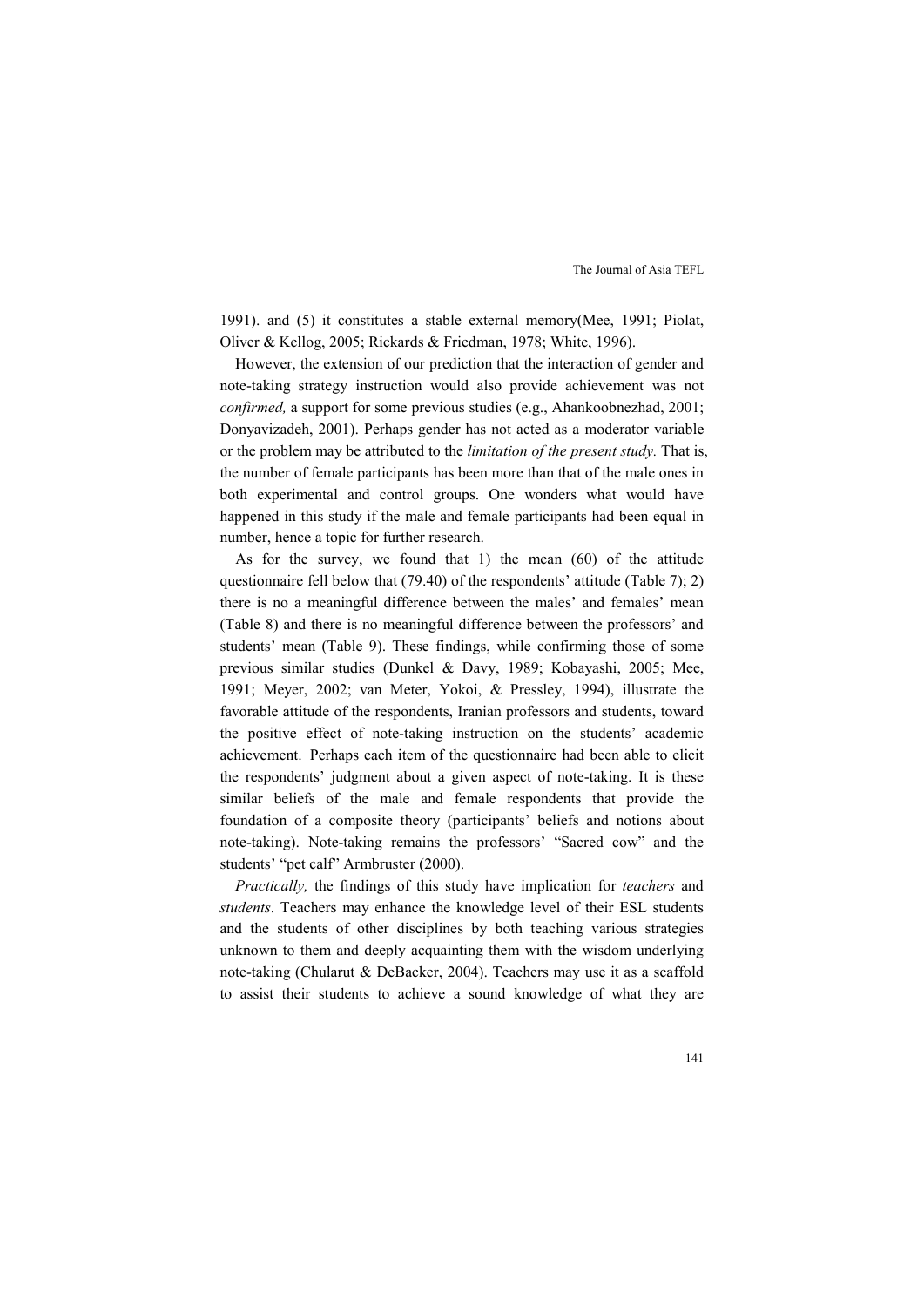supposed to learn. Note-taking is significant for the students in many ways. For instance, it causes comprehension and written production (Piolat et al., 2005); as a generative activity it causes the students to learn more (Armbruster, 2000); it acts as an external storage for later review (Mee, 1991) and it assists the students to retain information (Dunkel & Davy, 1989).

Future researchers may further investigate the following:

- 1) the relationship between the contents of notes and what is recalled by the note takers;
- 2) the effect of notes quality on mental representation;
- 3) the performance of note takers who review their notes and that of those who do not;
- 4) the effect of note taking on cognitive load; and
- 5) the test performance of trained and untrained note takers.

## **CONCLUSION**

Reconfirming the results of some previous studies, the present study showed that teaching note-taking strategies improves students' academic achievement. We didn't know whether the interaction of note-taking and gender enhanced academic achievement. We found that such interaction does not have effect on student achievement. We didn't know whether Iranian professors and students considered note-taking favorable or not. It was found that they view it positively. Since note-taking remains sacred, the findings of this study imply the following suggestions.

- 1) Authorities of educational centers may provide their instructors with in-service workshops dealing with note-taking strategies.
- 2) While teaching a specific course, teachers should also teach the necessary notetaking strategies to their students. Privately, in the form of extraordinary classes, educational authorities may ask teachers to teach note-taking strategies to the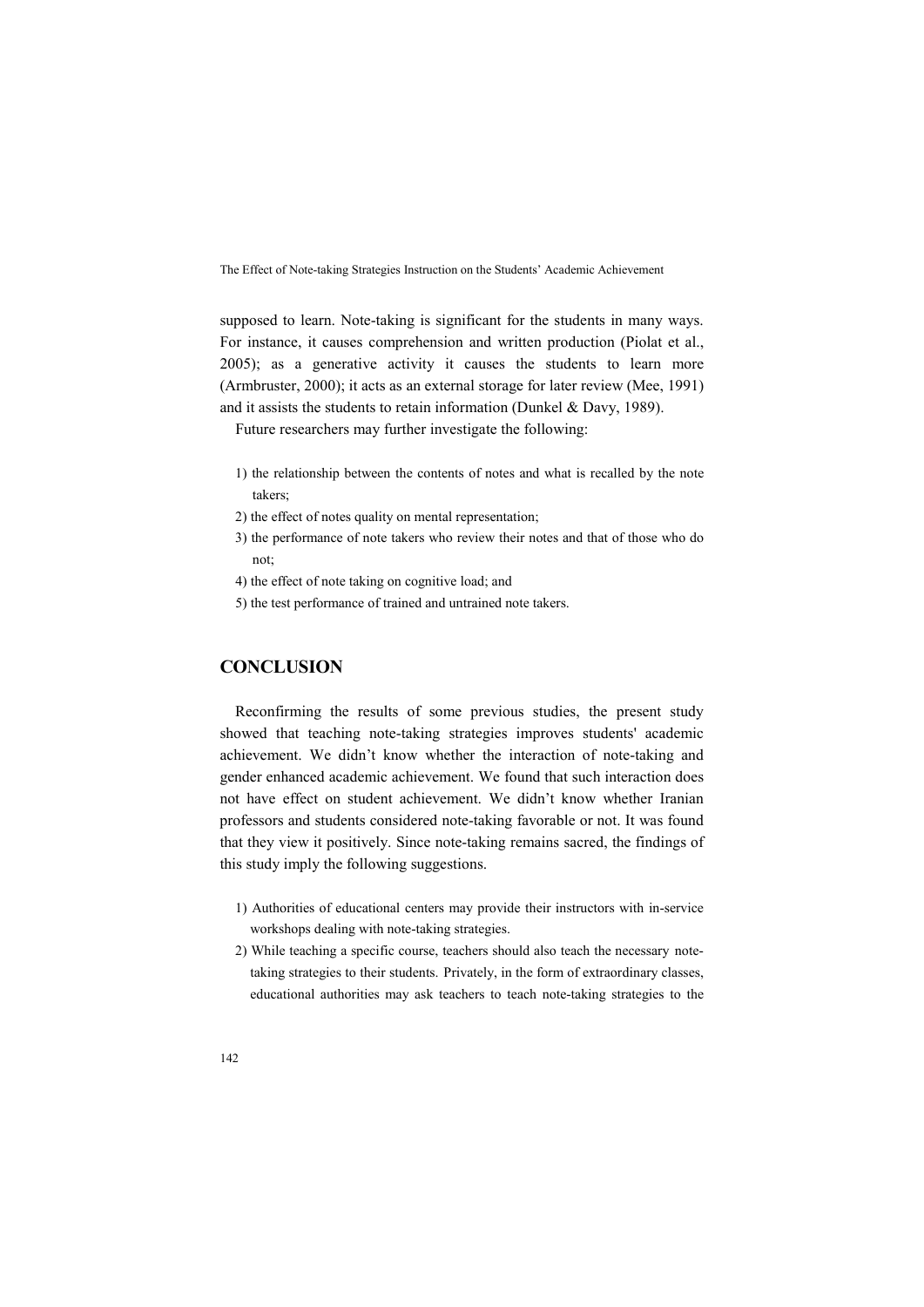students interested in the task

- 4) Via developing and distributing written educational materials dealing with notetaking strategies, material developers may cause the students to improve their study habits.
- 5) In the meantime, as Bakunas & Holley (2001), Meyer (2002), Ornstein (1994) and Roueche (1995) mentioned, we also recommend policy-makers to include note-taking strategy instruction in the curriculum.

### **ACK OWLEDGEME TS**

This research has been conducted as PhD thesis at the English Department (Khorasgan Branch), and we wish to acknowledge the supports of Dr. Alireza Isfandyari-Moghaddam, Dr. Ali Asghar Seif and Dr. Nasrollah Erfani for statistical consultation, as well as Dr. N. Shomoossi for editorial assistance. The authors would also like to extend their special appreciation to anonymous reviewers of ASIA TEFL too for their constructive comments.

## **THE AUTHORS**

*Hamid Reza Haghverdi* is assistant professor in the English Language Dept. of Islamic Azad University, Khorasgan (Isfahan) Branch, Isfahan, Iran. His current research interests cover phonology, language teaching and learning, and applied linguistics. He has also supervised some Ph.D. dissertations. Email: hhaghverdi@gmail.com

*Reza Biria* is assistant professor in the English language Dept. of Islamic Azad University, Khorasgan (Isfahan) Branch, Isfahan, Iran. His research interests cover applied linguistics and discourse analysis. He has also been the advisor of some Ph.D. dissertations. Email: r\_biria@yahoo.com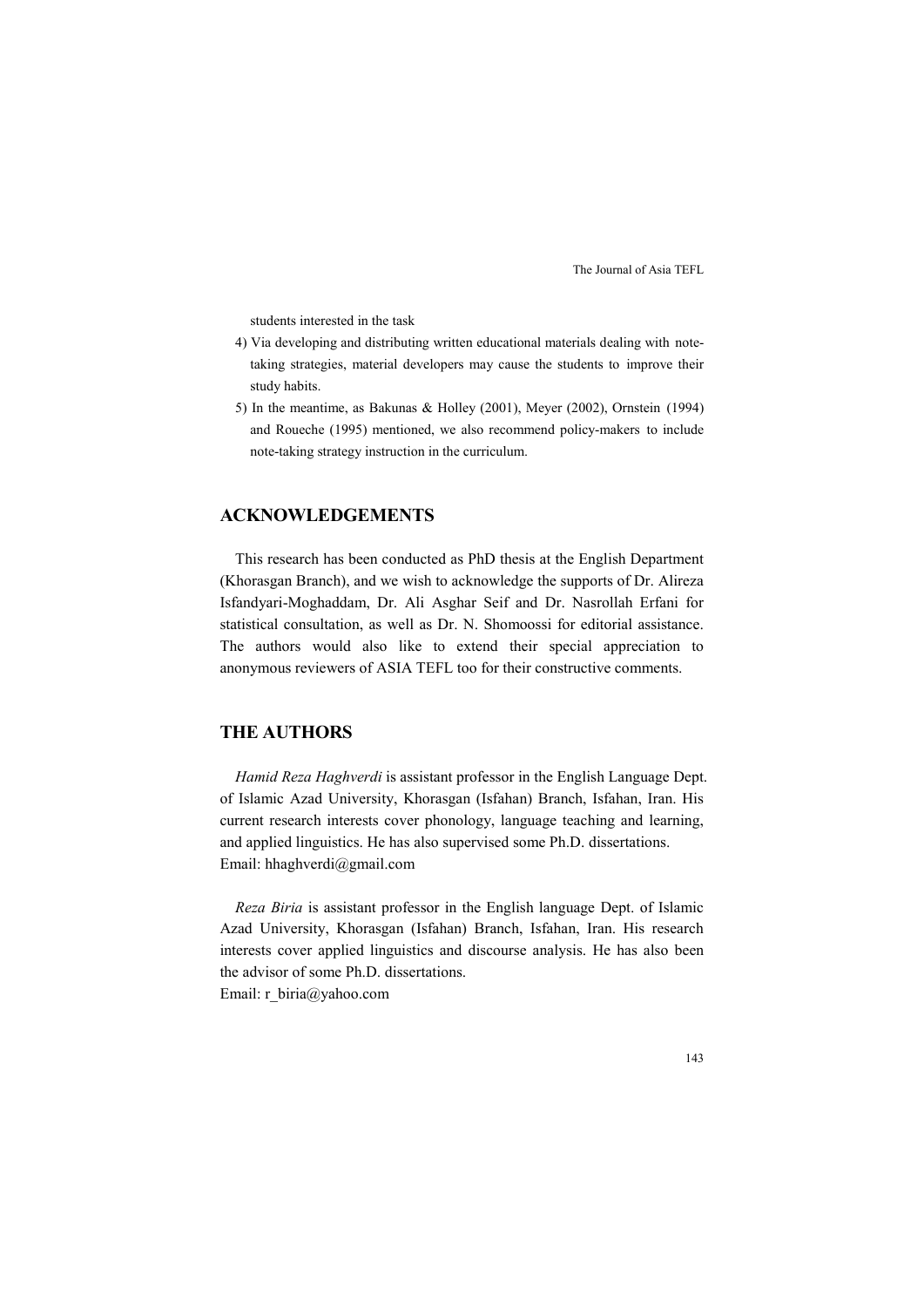*Lotfollah Karimi* is assistant professor currently in the English language Dept. of Islamic Azad University, Hamadan Branch, Hamadan, Iran. His current research interests cover writing, material development, and translation theories. His recent publications include *An Introduction to morphology* (2004), *Theoretical fundamentals and Principles of Translation* (2004), and *Equivalence in Translation* (2006). Email: karimi.lotfollah@gmail.com

#### **REFERENCES**

- Ahankoobnezhad, M. (2001). *An investigation into the effect of teaching study skills on the academic performance of male students studying in the third-grade junior high school in Ahwaz* (unpublished research project). Iran: Ahwaz: Khorasan Research Council of the Education Organization. (in Persian)
- Armbruster, B. B. (2000). Taking notes from lectures. In R. F. Fippo & D. C. Caverly (Eds.), Handbook of college reading and study strategy research (pp. 175-199). Mahwah, NJ; Erlbaum.
- Donyavizadeh, F. (2001). *An investigation into the effect of teaching study skills on the academic performance of female students studying in the third-grade junior high school in Ahwaz* (unpublished research project). Iran: Ahwaz: Khorasan Research Council of the Education Organization. (in Persian)
- Bakunas, B., & Holley, W. (2001). Teaching organization skills. *Clearing House*, *74* (3), 151-154.
- Barnett, J. E., Di Vesta, F. J., & Rogozinski, J. T. (1981).What is learned in note taking? *Journal of Educational Psychology, 23*(2), 181-192.
- Beecher, J. (1988). *Note-taking: What do we know about the benefits?* ERIC Clearinghouse on Reading, English, and Communication Digest #37, EDC-CS-88-12 Retrieved on June 20, 2010 from the World Wide Web www.indiana.edu/~eric\_rec/ieo/digests/d37.html
- Benton, S. L., Kiewra, K. A., Whitfill, J. M., & Dennison R. (1993). Encoding and external-storage effects on writing processes. *Journal of Educational Psychology, 85*(2)*,* 267-280.
- Best, W. J., & Kahn, J. V. (2006). *Research in education* (10<sup>th</sup> ed). Englewood Cliffs, NJ: Prentice Hall.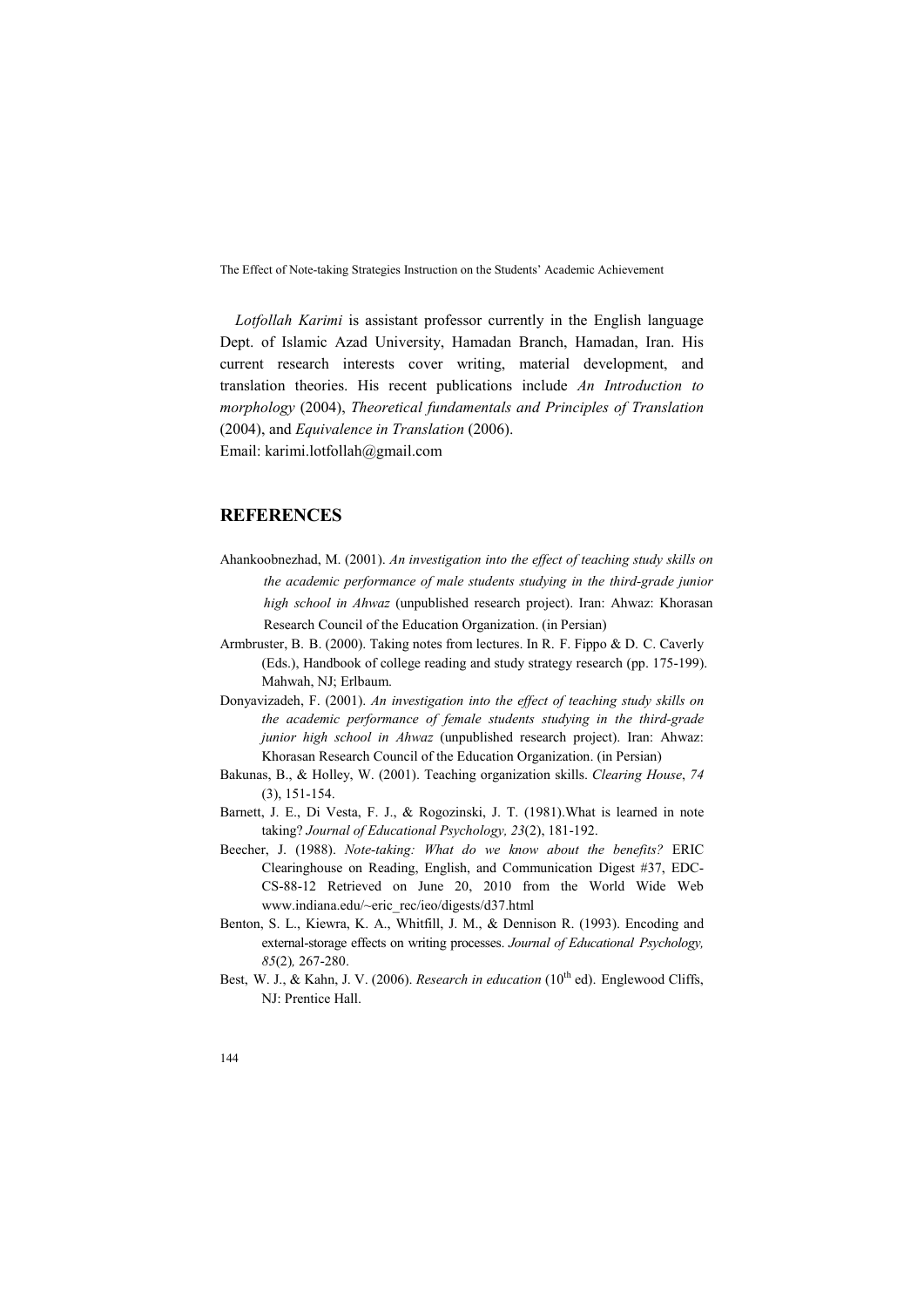- Bialystock, E., & Codd, J. (1996). Developing representations of quantity. Canadian *Journal of Behavioral Sciences, 28*(4), 281-291.
- Bonner, J. M., & Halliday, W. G. (2006). How college science students engage in note-taking strategies. *Journal of Research in Science Teaching, 43*(8), 786- 816.
- Boyle, J. R., & Weishaar, M. (2001). The effect of strategic note-taking on the recall and reading comprehension of lecture information for high school students with learning disabilities. *Learning Disabilities Research & Practice, 16*(3), 133-141.
- Bretzing, B., Kulhavy, R. W., & Caterino, L. C. (1987). Note-taking by junior high school students. *Journal of Educational Research, 80*(6), 359-362.
- Carrier, C., & Titus, A. (1981).Effect of note-taking pertaining and test mode expectations on learning from lectures. *American Educational Research Journal, 18*(4), 385-397.
- Carter, J. F., & Van Matre, N. H. (1975). Note taking versus note having. *Journal of Educational Psychology, 67*(6), 900-904.
- Castello, M., & Monereo, C. (2005). Students' note-taking as a knowledgeconstruction tool. *Educational Studies in Language and Literature, 5*(3), 265- 285.
- Chularut, P., & DeBacker, T. K. (2004). The influence of concept mapping on achievement, self-regulation, and self-efficacy in students of English as a second language. *Contemporary educational Psychology, 29*(3), 248-263.
- Cochran, W. G. (1977). Sampling techniques. New York: John Wiley and Sons.
- Crawford, C. C. (1925). Some experimental studies of the results of college notetaking. *Journal of Educational Research, 12*, 379-386.
- Di Vesta, F. J., & Gray, G. S. (1972). Listening and note-taking. *Journal of Educational Psychology, 63,* 8-14.
- Dunkel, P., & Davy, S. (1989). The heuristic of lecture note-taking: Perceptions of American and international students regarding the value and practice of notetaking. *English for Specific Purposes, 8*(1), 33-50.
- Ellis, R. (1994). The Study of Second Language Acquisition. Oxford University Press.
- Enstein, G. O., Morris, J., & Smith, S. (1985). Note-taking, individual differences and memory for lecture information. *Journal of Educational Psychology, 77*(5), 522-532.
- Eskritt, M., & Lee, K. (2002). Remember where you last saw that card: Children's production of external symbols as a memory aid. *Developmental Psychology, 38*(2)*,* 254-266.
- Eskritt, M., & McLeod, K. (2008). Children's note taking as a mnemonic tool. *The*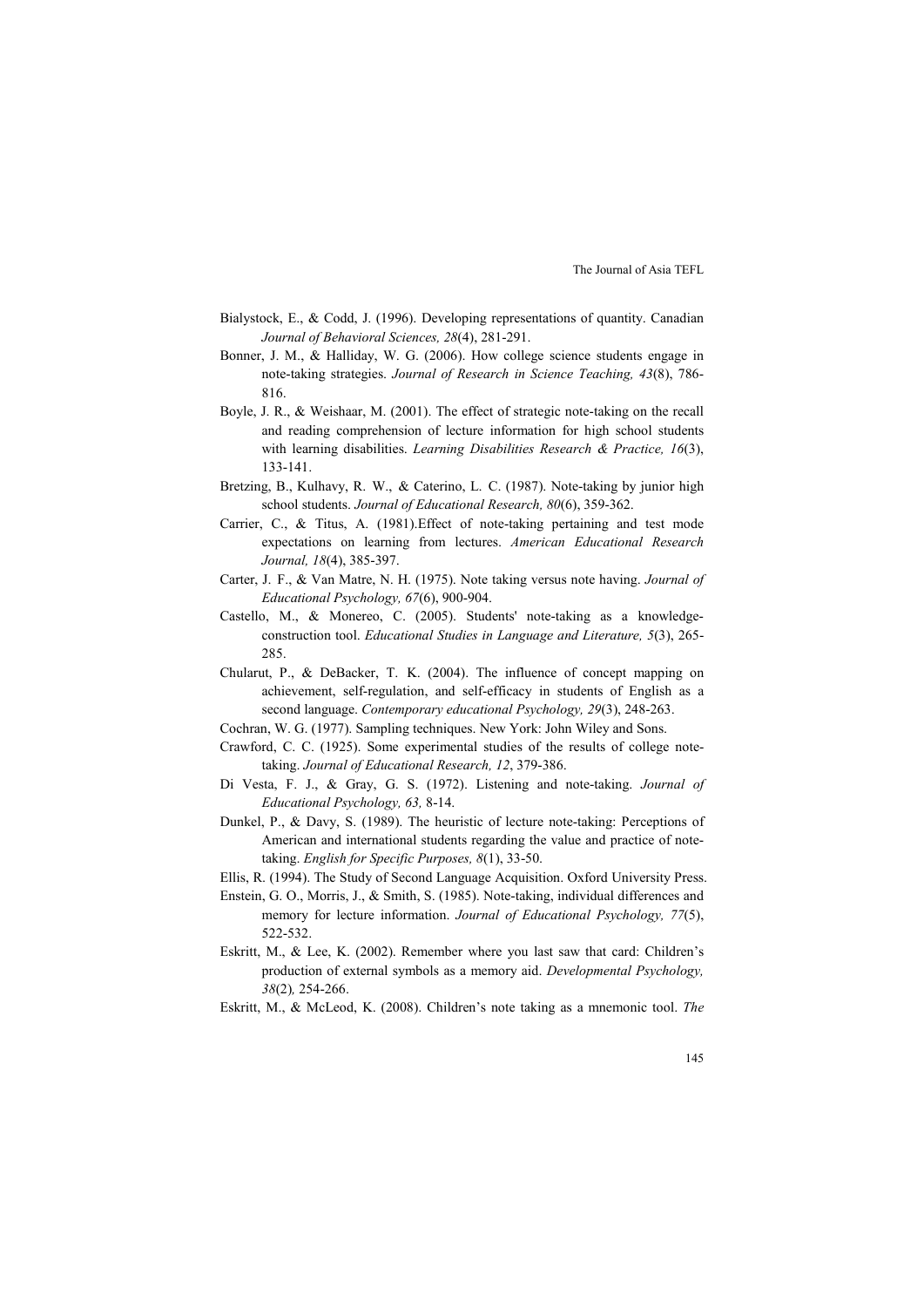*Journal of Experimental Child Psychology, 101*(1), 52-74.

- Henk, W. A., & Stahl, N. A. (1985, November). *A meta-analysis of the effect of note*taking on learning from lecture. Paper presented at the 34<sup>th</sup> Annual Meeting of the National Reading Conference, pp.15 St. Petersburg. ED 258 533.
- Hult, R. E., Jr., et al. (1984). *Different effects of note taking ability and lecture encoding structure on student learning*. Paper presented at the Annual Meeting of the Eastern Educational Research Association.
- Karimi, L. (2004). The fundamentals and principles of translation theory. Hamedan, Iran: Daneshjoo.
- Karimi, L. (2004). *The Fundamentals and Principles of Translation Theory*. Hamedan, Iran: Daneshjoo Publication.
- Kerjcis, R. V., & Morgan, D. W. (1970). Determining sample for research activity. *Educational and Psychological Measurement, 30*(3)*,* 607-610.
- Kiewra, K. A. (1988). Cognitive aspects of autonomous note-taking: control processes, learning strategies and prior knowledge. *Educational psychologist, 23*(1), 39- 56.
- Kiewra, K. A., Benton, S. L., Kim, S-Il, Risch, N., & Christensen, M. (1995). Effect of note-taking format and study technique on recall and relational performance. *Contemporary Educational Psychology, 20*(2)*,* 172-187.
- Kiewra, K. A. (1985a). Learning from a lecture: An investigation of note-taking, review and attendance at a lecture. *Human Learning, 4*(1)*,* 73-77.
- Kiewra, K. A. (1985b). Students' note-taking behaviors and the efficacy of providing the instructor's note for review*. Contemporary Educational Psychology, 10*(4)*,* 378-386.
- Kiewra, K. A., & Benton, S. L. (1988). The relationship between informationprocessing ability and note-taking. *Contemporary Educational Psychology, 13*(1)*,* 33-44.
- Kobayashi, K. (2005). What limits the encoding effect of note-taking? A metaanalytic examination. *Contemporary Educational Psychology, 30*(2), 242-262.
- Larsen-Freeman, Diane and Long, Michael H. (1991). *An introduction to second language research*. London: Longman.
- Lee, P. L., Lan, W., Hamman, D., & Hendricks, B. (2008). The effects of teaching note-taking strategies on elementary students' science learning. *Instruction Science, 36*(3)*,* 191-201.
- Mackey, A., & Gass, S. M. (2005). *Second language research: Methodology and design.* Mahwah, NJ: Lawrence Erlbaum associates.

Mee, M. Y. (1991). *Note-taking- an overview*. The English Teacher, XX, 94-111.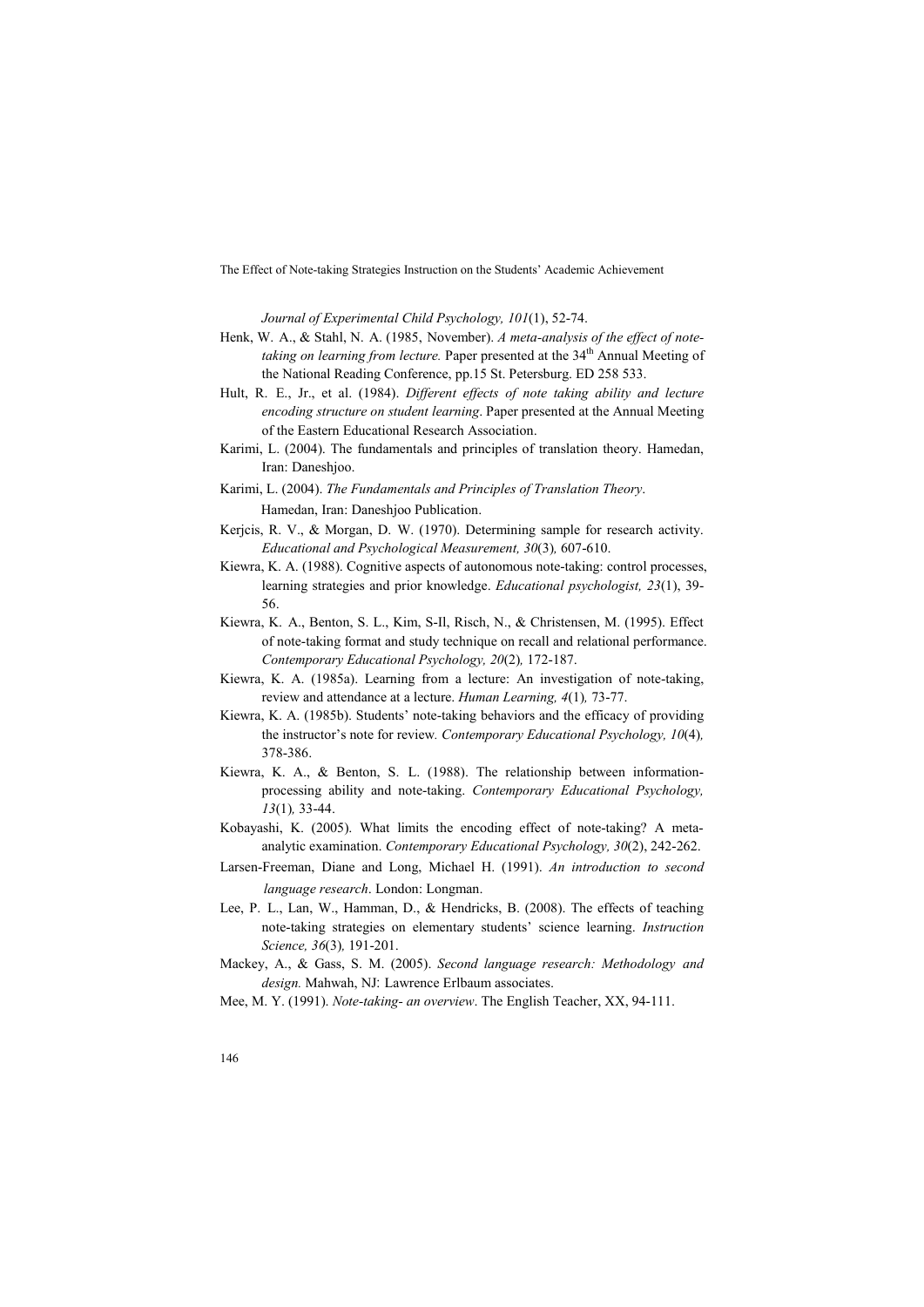- Meyer, J. (2002). Note-taking training: A worthwhile proposal? Unpublished paper, University of North Carolina at Asheville Education Department.
- Ornstein, A. C. (1994). Homework, studying, and note-taking: Essential skills for tudents. *4ASSP Bulletin, 78*(558), 58-70.
- Pallant, J. (2005). *SPSS survival manual*. Sydney: Allen & Unwin.
- Pardini, E. A., Domizi, D. P., Forbes, D. A., & Pettis, G. V. (2005). Parallel notetaking: a strategy for effective use of Webnotes*. Journal of College Reading and Learning, 35*(2), 38-55.
- Pauk, W. (2001). *How to study in college (7th ed.).* Boston: Houghton Mifflin.
- Peck, K. L., & Hannafin, M. J. (1983). The effect of note-taking pertaining and the recording of notes on the retention of aural instruction*. Journal of Educational Research, 77*(2), 100-07.
- Peper, R. J., & Mayer, R. E. (1978). Note-taking as a generative activity. *Journal of Educational Psychology, 70*(5), 514-522.
- Peper, R. J., & Mayer, R. E. (1986). Generative effects of note-taking during science lectures. *Journal of Educational psychology, 78*(1), 34-38.
- Peverly, S. T., Brobst, K. E., Graham, M., & Shaw, R. (2003). College adults are not good at self-regulation: A study on the relationship of self-regulation, note taking, and test taking. *Journal of Educational Psychology, 95*(2), 335-346.
- Piolat, A., Oliver, T., & Kellog, R. T. (2005). Cognitive effort during note-taking, *Applied Cognitive Psychology, 19*(3), 291-312.
- Rickards, J. P., & Friedman, F. (1978). The encoding versus the external storage hypothesis in note taking. *Contemporary Educational Psychology, 3,* 136-143.
- Roueche, Suanne D. (1995). *Innovation abstracts. Innovation Abstracts. 17*(1).
- Roueche, Suanne D. (1995). Message mapping: An instructional tool for speaking and writing. *Innovation Abstracts.17*(1), 3-4.
- Sharifi, H. P. (2002). The principles of psychometrics and psycho-testing  $(8<sup>th</sup>ed.)$ . Tehran, Iran: Roshd Publication. (In Persian)
- Slotte, V., & Lonka, K. (1999). Review and process effects of spontaneous note taking on text comprehension. *Contemporary Educational Psychology, 24*(1), 1-20.
- Spires, H. A., & Stone, P. D. (1989). The directed note-taking activity: A selfquestioning approach. *Journal of Reading, 33*(1), 36-39.
- Stahl, N. A., King, J. R., & Henk, W. A. (1991). Enhancing students' note-taking through training and evaluation. *Journal of Reading, 34*(8), 614-622.
- Stefanou, C., Hoffman, L., & Vielee, N. (2008). Note taking in college classroom as evidence of generative learning. *Learning Environments Research, 11*(1), 1-17.

van Meter, P, Yokoi, L., & Pressley, M. (1994). College students' theory of note-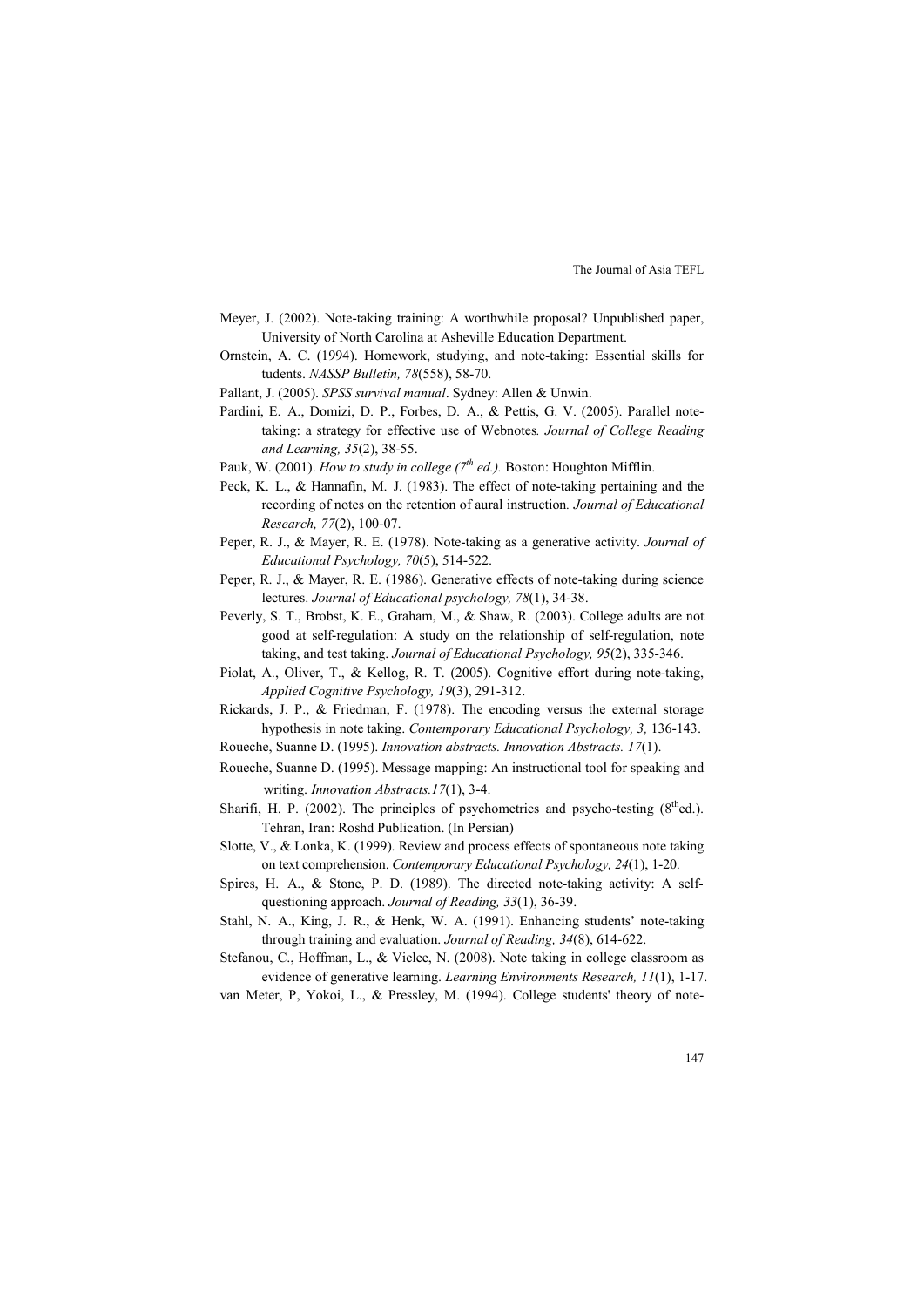taking derived from their perceptions of note-taking, *Journal of Educational Psychology, 86*(3)*,* 323-38.

- Wang, J., Spencer, K., & Xing, M. (2009). Metacognitive beliefs and strategies in learning Chinese as a foreign language. *System, 37*(1), 46-56.
- White, J. C. (1996). Note-taking strategies and traces of cognition in language learning. *RELC Journal*, *27*(1), 89-102.

## **APPENDIX A Questionnaire used to collect data**

Dear professors/ students,

This questionnaire has been developed to conduct a research concerning note-taking. Anonymously (not writing your name), please kindly read each of its items very carefully and mark only one of the ranks honestly.

| No | Items                                    | Strongly Agree Neutral Disa |  |      | Strongly |
|----|------------------------------------------|-----------------------------|--|------|----------|
|    |                                          | agree                       |  | gree | disagree |
| 1  | Taking notes, while studying, causes     |                             |  |      |          |
|    | academic achievement.                    |                             |  |      |          |
| 2  | Taking notes from the important          |                             |  |      |          |
|    | points causes academic achievement.      |                             |  |      |          |
| 3  | Taking notes, while teacher is teaching. |                             |  |      |          |
|    | causes academic achievement.             |                             |  |      |          |
| 4  | Comparing our class notes with the       |                             |  |      |          |
|    | course contents causes academic          |                             |  |      |          |
|    | achievement.                             |                             |  |      |          |
| 5  | Taking notes, using a specific           |                             |  |      |          |
|    | method, causes academic achievement.     |                             |  |      |          |
| 6  | Using abbreviations, while taking        |                             |  |      |          |
|    | notes, causes academic achievement.      |                             |  |      |          |
| 7  | In taking notes, separating the main     |                             |  |      |          |
|    | points from the peripheral ones,         |                             |  |      |          |
|    | causes academic achievement.             |                             |  |      |          |
| 8  | Asking questions, while taking           |                             |  |      |          |
|    | notes, increases academic achievement.   |                             |  |      |          |
| 9  | Underlining the important points of      |                             |  |      |          |
|    | notes causes academic achievement.       |                             |  |      |          |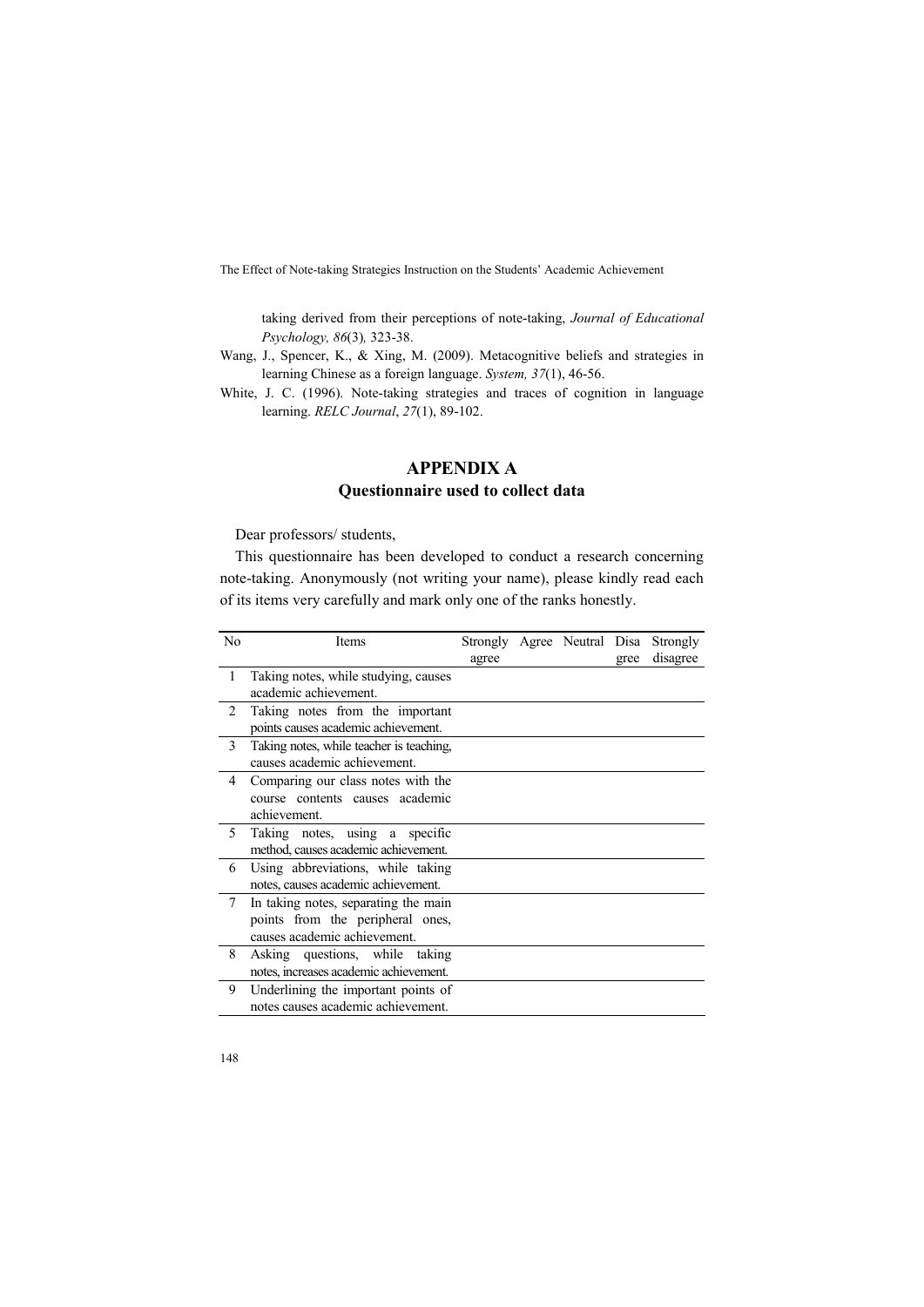| 10 | Summarizing the concepts of the       |  |
|----|---------------------------------------|--|
|    | notes increases academic achievement. |  |
| 11 | Revising the course notes does NOT    |  |
|    | result in academic achievement.       |  |
| 12 | Reviewing the class notes does NOT    |  |
|    | help academic achievement.            |  |
| 13 | Writing the class notes expressively  |  |
|    | does NOT affect academic achievement. |  |
| 14 | The legibility of course notes is     |  |
|    | necessary for academic<br>NOT         |  |
|    | achievement.                          |  |
| 15 | Being expert/ skilled in note-taking  |  |
|    | does NOT affect desirably academic    |  |
|    | achievement.                          |  |
| 16 | There is NO relationship between      |  |
|    | organizing notes and academic         |  |
|    | achievement.                          |  |
| 17 | Taking notes and writing them on      |  |
|    | the white margin of the pages of      |  |
|    | book does NOT affect academic         |  |
|    | achievement.                          |  |
| 18 | There is NO relationship between      |  |
|    | adapting note-taking methods to       |  |
|    | different courses and academic        |  |
|    | achievement.                          |  |
| 19 | Creating enough space between         |  |
|    | notes does NOT affect academic        |  |
|    | achievement.                          |  |
| 20 | Comparing one's own notes with        |  |
|    | those of the classmates has NO        |  |
|    | effect on academic achievement        |  |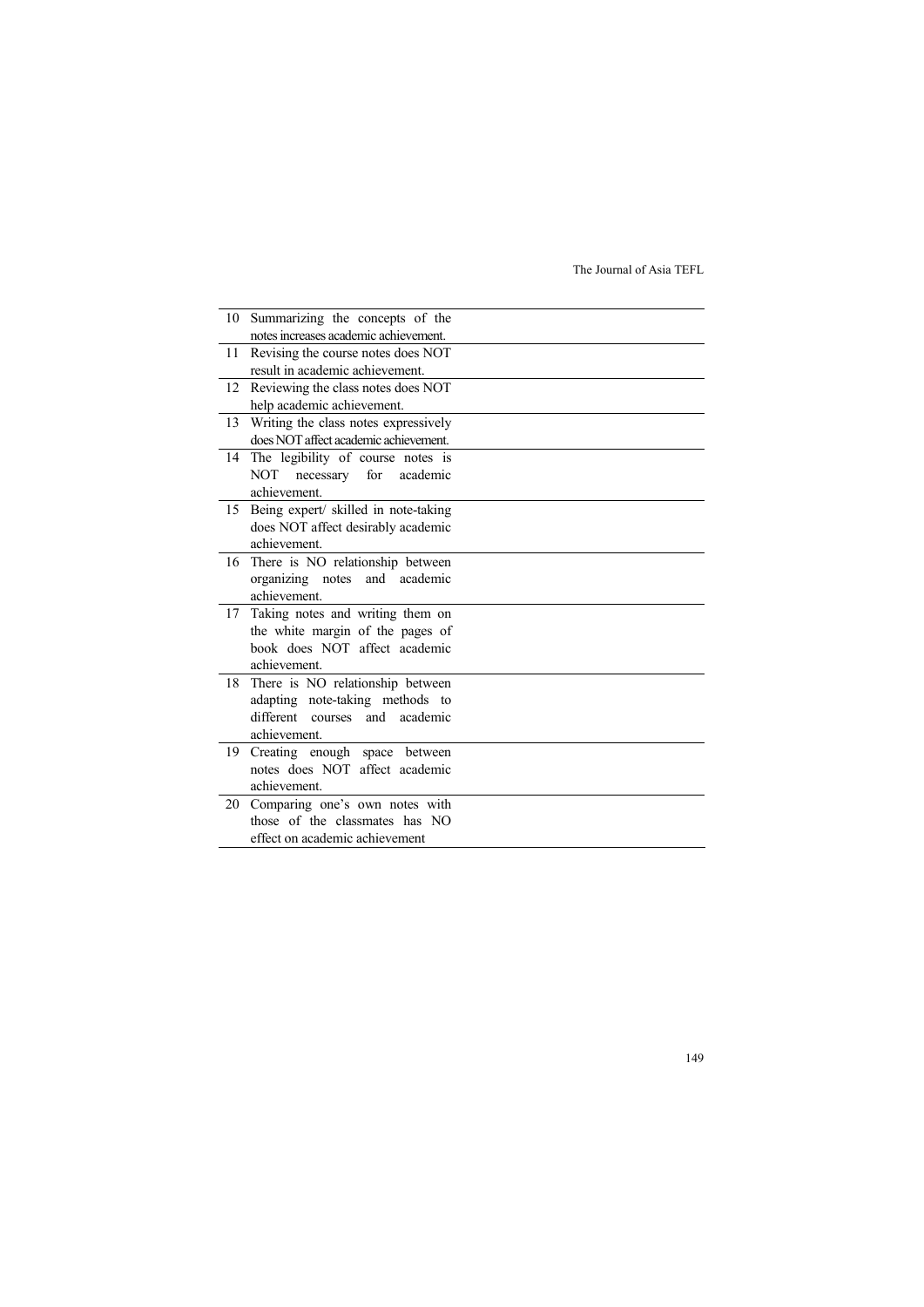## **APPENDIX B The Relationship Between the Score of Each Item of the Attitude Questionnaire and its Total Score**

| Item                     | $\mathbf{r}$ | p         |
|--------------------------|--------------|-----------|
| 1                        | 0.487        | $0.000**$ |
| $\overline{c}$           | 0.427        | $0.000**$ |
| 3                        | 0.432        | $0.000**$ |
| $\overline{\mathcal{L}}$ | 0.525        | $0.000**$ |
| 5                        | 0.494        | $0.000**$ |
| 6                        | 0.484        | $0.000**$ |
| 7                        | 0.392        | $0.000**$ |
| 8                        | 0.403        | $0.000**$ |
| 9                        | 0.369        | $0.000**$ |
| 10                       | 0.358        | $0.000**$ |
| 11                       | 0.494        | $0.000**$ |
| 12                       | 0.431        | $0.000**$ |
| 13                       | 0.543        | $0.000**$ |
| 14                       | 0.510        | $0.000**$ |
| 15                       | 0.519        | $0.000**$ |
| 16                       | 0.584        | $0.000**$ |
| 17                       | 0.526        | $0.000**$ |
| 18                       | 0.512        | $0.000**$ |
| 19                       | 0.367        | $0.000**$ |
| 20                       | 0.500        | $0.000**$ |

\*\*P<0.01